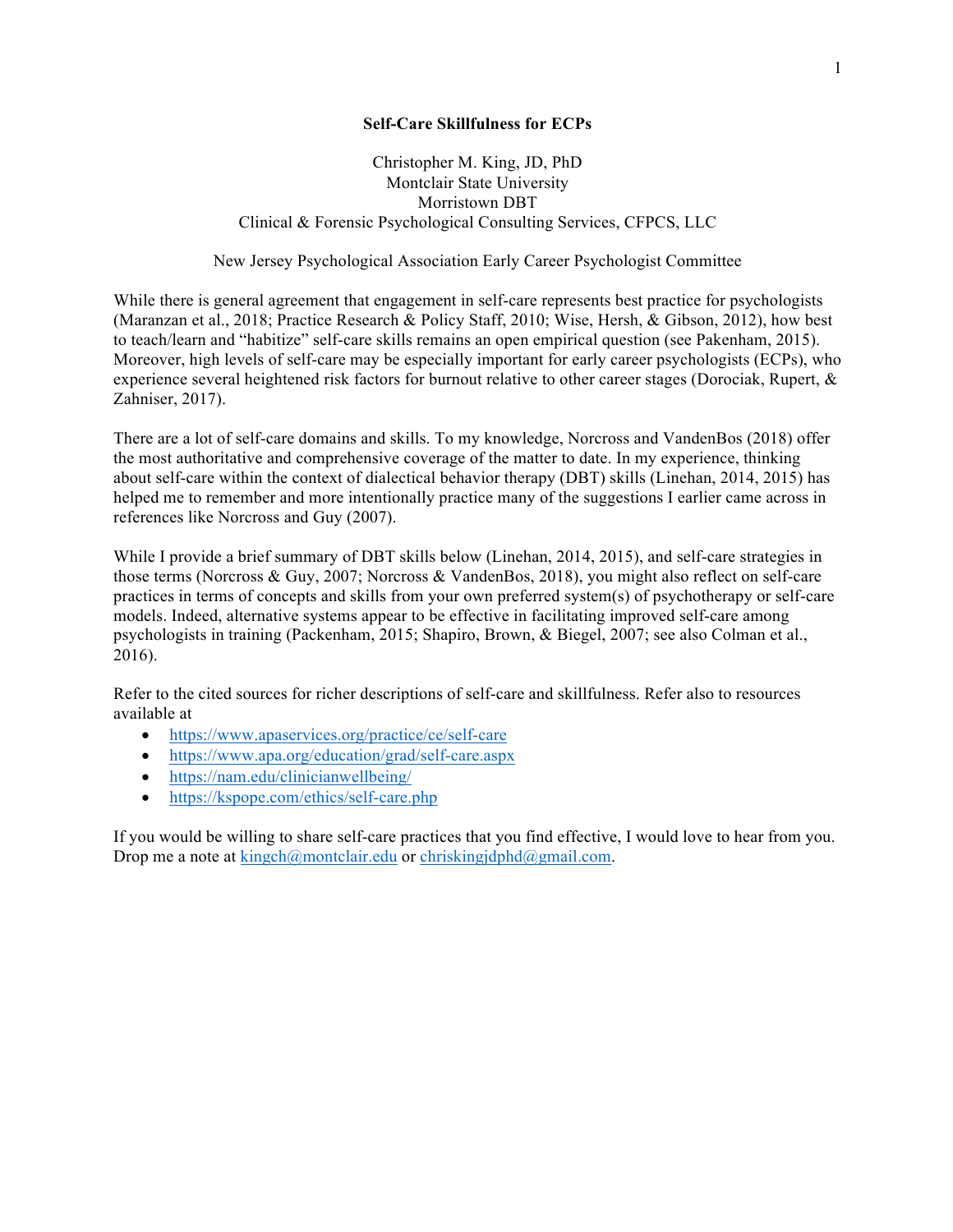# **Orienting: What is the basic point of DBT skills?**

An ECP may encounter all sorts of problems in working, with links to their thoughts, feelings, and behaviors, that can give rise to misery and distress. Such problems may include rigidity; interpersonal difficulties and loneliness; judgementalness, mindlessness, limited insight into self or others, and emptiness; mood instability and mood-dependent behavior; and rashness, impulsivity, addiction, willfulness, and difficulty accepting the reality that is. Now, that is not to say that an ECP who experiences such problems is to blame/the cause (the fault may reside entirely in the environment), but an ECP will nevertheless often have to solve these problems anyway. In the face of such problems, one can solve the problem (via interpersonal effectiveness or problem-solving skills), change how one feels about the problem (via emotional regulation), tolerate the problem (via distress tolerance and mindfulness), stay miserable (no skills), or make the situation worse (no skills).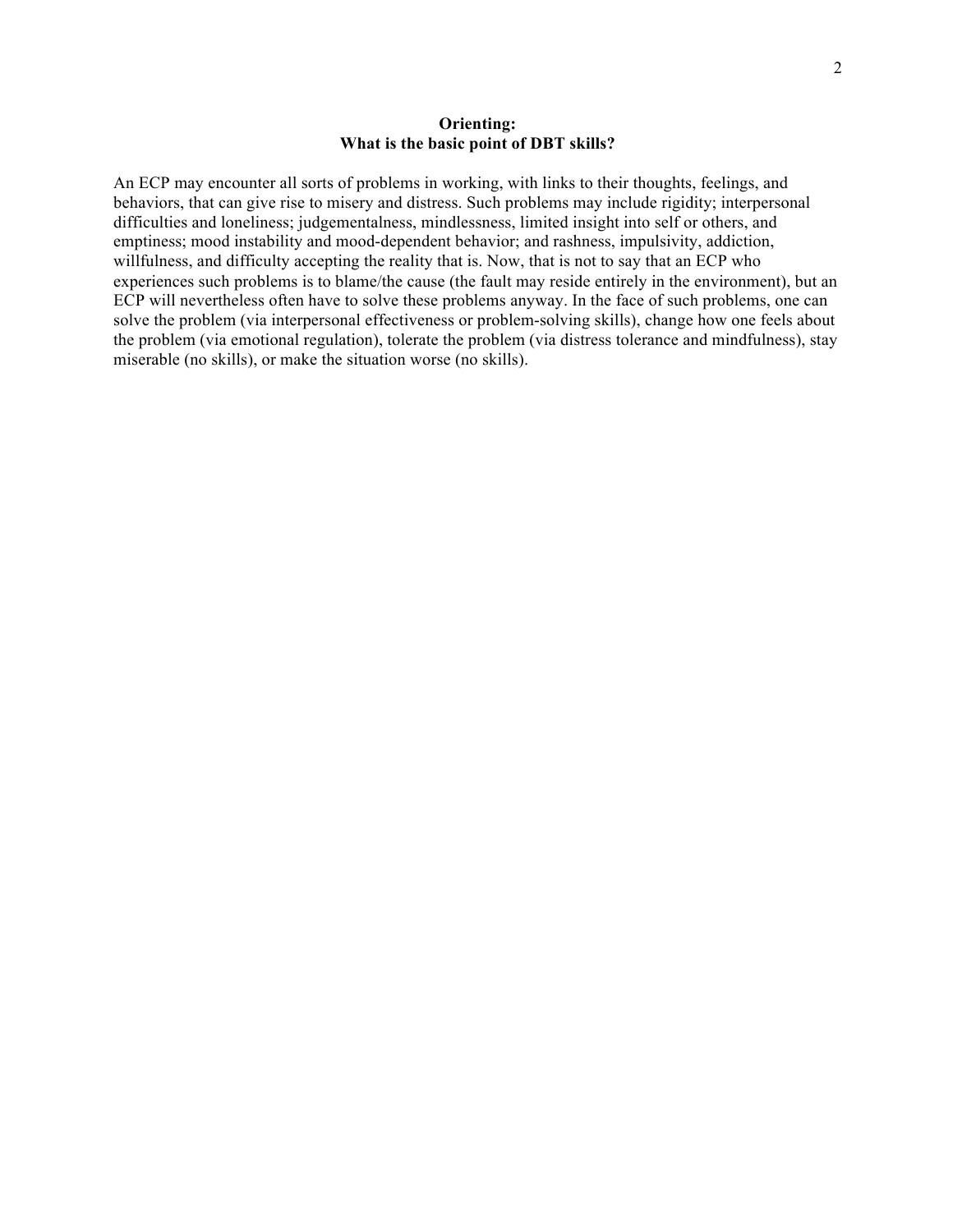# **Learning Principles: How to understand problem behaviors or missing desired behaviors**

With the **behavioral worldview**, the basic ideas are that we do something because of what happened before (antecedent–response pairings) or after (good or bad consequences) we did it, and/or what we saw others do (observing models). One can understand a repeating problem behavior based on the forward flow from vulnerability factors  $\rightarrow$  prompting event  $\rightarrow$  a sequence (in any order) of actions, bodily sensations, thoughts, events, and/or feelings  $\rightarrow$  the concerning behavior  $\rightarrow$  consequences to oneself and others/things in the short- and long-term (which may make change difficult), including harms that may need to be repaired (**chain analysis**). (*Note*: *events* refer to situations or what others do. Being a behavioral treatment, there is much to say about DBT's consideration of environmental influences on behavior, and its numerous strategies for helping to regulate the environment. However, such a summary is beyond the scope of this article.) One can also understand why a desirable behavior did not occur by asking whether the issue was a lack of know-how, a lack of remembering to do it, a lack of willingness to do it, or a chain, and then problem solving whichever was the impediment (**missing links analysis**).

|                                                                                                                                            | Doing     | Will Do        |
|--------------------------------------------------------------------------------------------------------------------------------------------|-----------|----------------|
| <b>Self-Care Skills</b>                                                                                                                    | (observe/ | (willingness/  |
|                                                                                                                                            | describe) | effectiveness) |
| <b>Analyzing behavior:</b>                                                                                                                 |           |                |
| Prioritize targeting root causes within systems rather than the                                                                            |           |                |
| peripheral issues.                                                                                                                         |           |                |
| <b>Regulating the environment:</b>                                                                                                         |           |                |
| Not all self-care is intrinsic to you (non-dialectical/non-behavioral                                                                      |           |                |
| thinking); also target your environment for the promotion of self-<br>care.                                                                |           |                |
| Advocate for self-care with administrators (cite to evidence of<br>$\bullet$                                                               |           |                |
| increased provider productivity, satisfaction, and retention, and<br>improved client outcomes).                                            |           |                |
| Advocate for self-care within the discipline (accreditation, ethics,<br>$\bullet$<br>continuing education, research, conferences).         |           |                |
| Collaborate with colleagues to make group support and self-care<br>practice/monitoring part of operations (à la DBT consultation<br>team). |           |                |
| Assess the comfortability and appeal of your work spaces; take<br>steps to improve both.                                                   |           |                |
| Practice involves a lot of cognitive and affective awareness; lest                                                                         |           |                |
| we forget about our other functional modalities, incorporate more<br>sensory awareness stimulators in your work spaces.                    |           |                |
| Appraise violence risk; proactively safeguard yourself and your<br>$\bullet$<br>work spaces.                                               |           |                |
| Schedule gaps between face-to-face services/meetings for<br>$\bullet$<br>relaxation, reflection, family/friend contact, or support tasks.  |           |                |
| Explore options for streamlining/delegating support/non-clinical<br>$\bullet$<br>activities like paperwork/business affairs.               |           |                |
| Identify how you are negative impacted by managed<br>$\bullet$                                                                             |           |                |
| care/administration; explore ways for increasing                                                                                           |           |                |
| freedom/independence/control.                                                                                                              |           |                |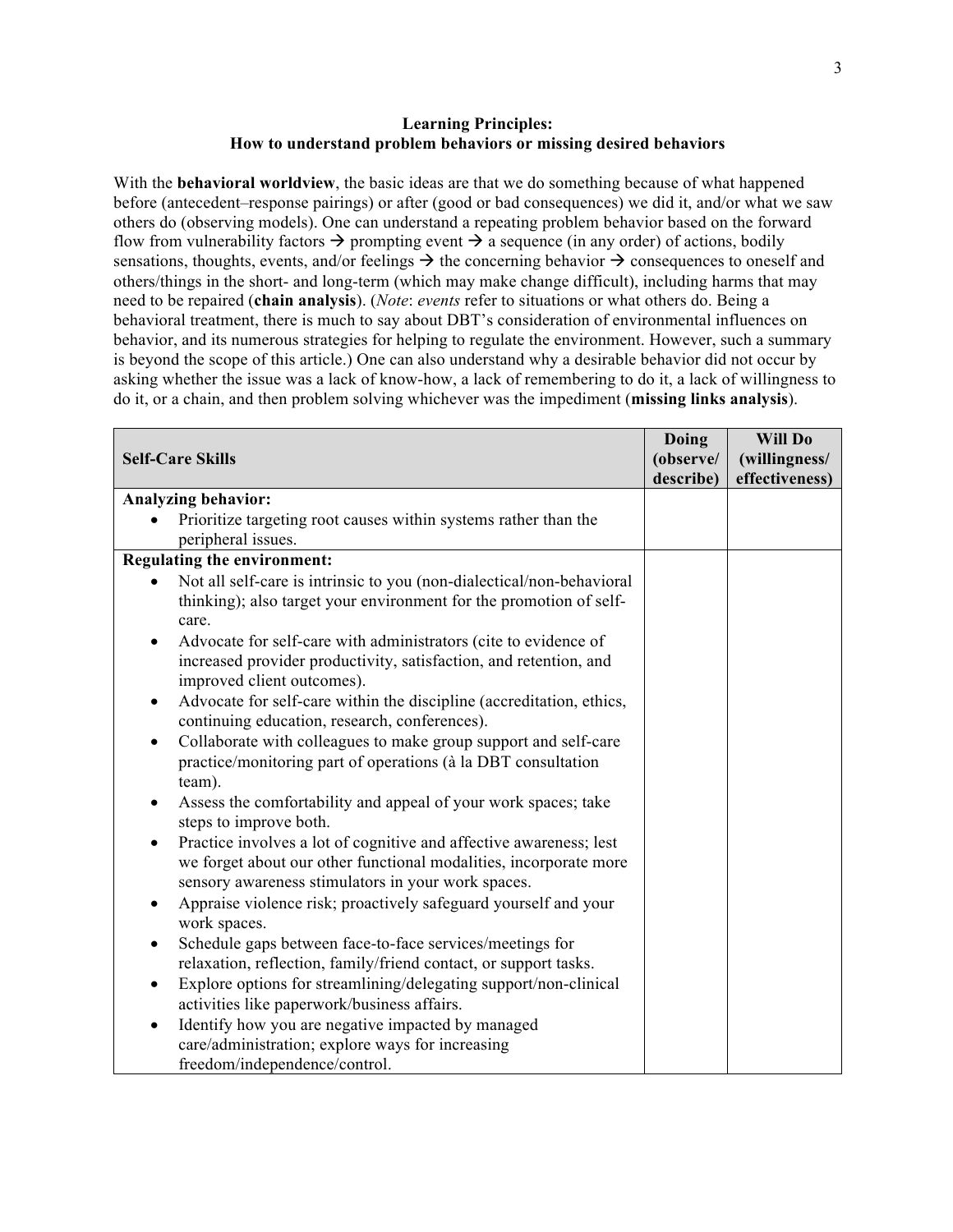# **Thinking Flexibly: Shifting between ever-occurring polarities, including some common ones**

The spirit of the **dialectical worldview** is one of continuously welcoming, noticing, and entering paradoxes. You come to open-mindedly agree that, often, two contradictory ideas are both true (a.k.a. "both-and" thinking), and this can constantly be seen if you look hard enough in any situation. From this perspective, you are no longer threatened by repeated finger traps, because you know the trick to the puzzle no matter the context. Instead of getting stuck by becoming polarized (with an attitude that only one thing can be true, a.k.a. "either-or" thinking), you get flexible and slide back and forth between the two truths, until you happen creatively upon a gestalt. But with this new truth comes a new opposing truth, and on and on go the tides. Such is the pattern of the waves of life.

An important dialectic is acceptance vs. change, as exemplified by the Serenity Prayer: "Grant me the serenity to accept the things I cannot change, the courage to change the things I can, and the wisdom to know the difference." That is, the synthesis might be allowing both the intense desire for something other than what you have now *and* totally/holistically accepting what you have in your life right now. Other important dialectics include emotion mind vs. reasonable mind (*synthesis*: acting and deciding based on reason *and* a consideration of values and the experience of the rise and fall of all emotions); doing mind vs. nothing-to-do mind (*synthesis*: doing what is needed, including reviewing the past and planning for the future, *and* experiencing each moment's uniqueness); and self-indulgence vs. self-denial (*synthesis*: moderation *and* satisfaction). The mindfulness and distress tolerance skills below are generally acceptance-focused, whereas the emotional regulation and interpersonal effectiveness skills are generally change-oriented.

| <b>Self-Care Skills</b>                                                 | Doing<br>(observe/<br>describe) | Will Do<br>(willingness/<br>effectiveness) |
|-------------------------------------------------------------------------|---------------------------------|--------------------------------------------|
| Refer to other sections, including mindfulness-walking the middle path, |                                 |                                            |
| interpersonal effectiveness—walking the middle path, and emotional      |                                 |                                            |
| regulation—check the facts.                                             |                                 |                                            |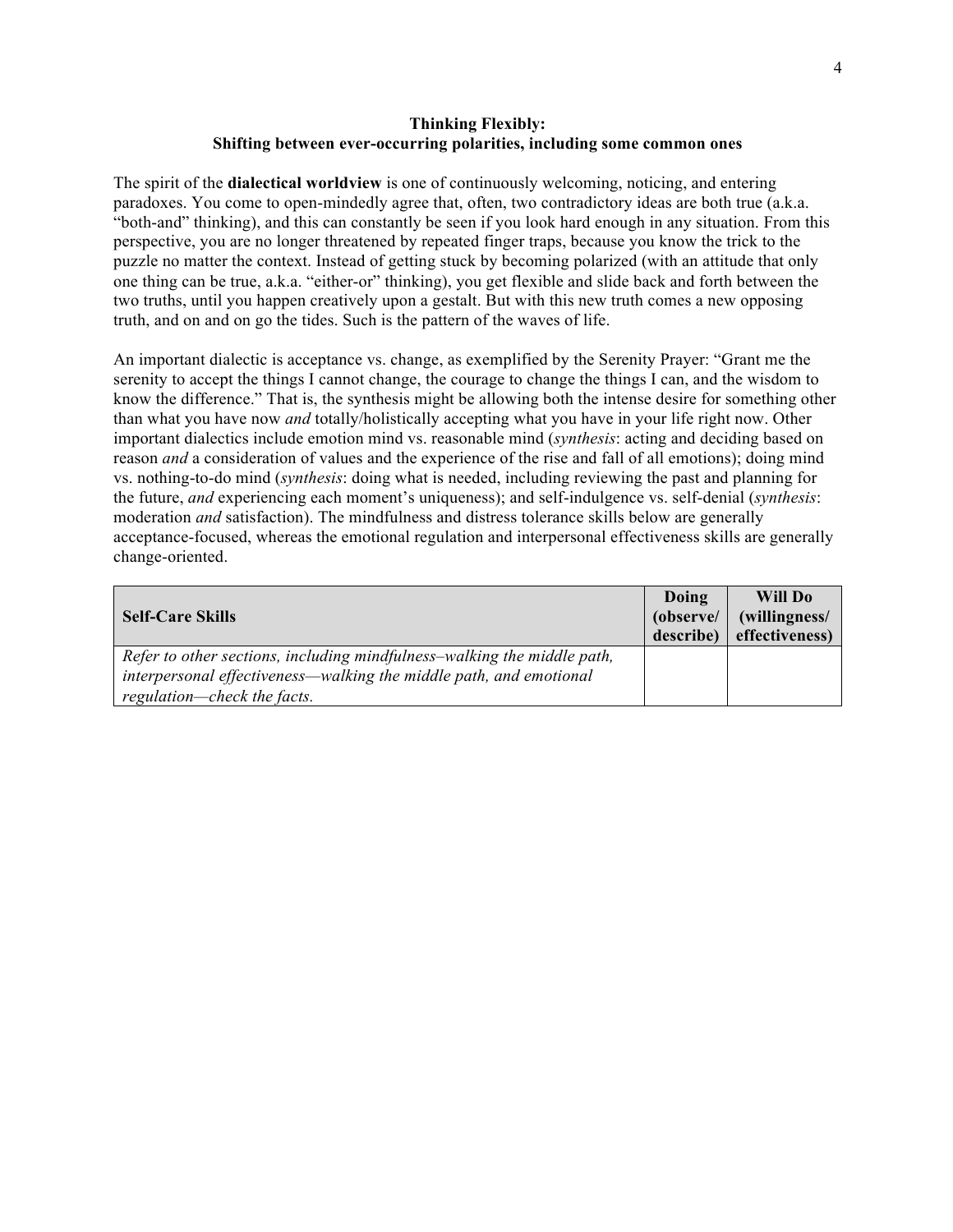### **ACCEPTANCE SKILLS**

#### **Mindfulness:**

# **Intentional awareness of just the present moment, without attachment, judgment, or rejection, as a path to more dialectical, balanced, skillful, insightful, and spiritual living**

What is **mindfulness**? In DBT, mindfulness is the culmination of several complimentary behaviors that can be practiced in all sorts of ways. These behaviors consist of either observing (attending to using your senses to notice), describing (putting words to only what you observe), or participating (throwing oneself in to, flowing with, being one with, or acting intuitively to the current experience). There is a particular to do these behaviors, however, to do them mindfully. How is this way? First, one ought to observe, describe, or participate one at a time. That is, in any given moment (the "now"), just observe, or just describe, or just participate—letting go of distractions and concentrating. Second, one ought to do just one thing at a time without evaluative judgment (good or bad, like or dislike, should or should not, etc.) although discerning judgment about what "is" (including acknowledging evaluations as evaluations) is okay. Third, one ought to non-judgmentally do one thing at a time in an effective manner (focusing on goals and doing what is necessary to achieve them, based on what is actually needed/works in the situation, and within the parameters of the rules). In sum, one can think of mindfulness in terms of **what** (**observe**, **describe**, **participate**) and **how** (**one-mindful**, **non-judgmental**, and **effective**; remember them all with **ONE POD**).

Mindfulness is also the approach for walking the middle path between two truths (**wise mind**), such as the important dialectic between the truth of our feelings (**emotion mind**) vs. the truth of our logic (**reasonable mind**). Put another way, we listen to our head and our heart, but come to trust our gut. Thus, an alternative perspective on mindfulness is **walking the middle path** by being always dialectical in attitude and orientation. Yet other takes on mindfulness include **spiritual perspectives** of learning about and cultivating experiences of ultimate reality, wisdom, loving kindness, and non-attachment/freedom. Still another take on mindfulness is using **skillful means** to balance, moment-to-moment, just being curiously present in the moment (**being mind**) vs. actively doing what may be needed toward pursuit of goals in that moment (**doing mind**). In this way, one walks a middle path of being more aware while engaged, being more skillful, and zealously putting in the footwork—while also letting go of having to obtain the desired results. There are an infinite number of mindfulness practices (as the point is to do everything mindfully). Concrete lists of exercises to get you started abound.

| <b>Self-Care Skills</b>                                                        | Doing<br>(observe/ | Will Do<br>(willingness/ |
|--------------------------------------------------------------------------------|--------------------|--------------------------|
|                                                                                | describe)          | effectiveness)           |
| Observe:                                                                       |                    |                          |
| Track your skills usage.                                                       |                    |                          |
| Ask your clients: how am I helpful, and listen mindfully to their<br>$\bullet$ |                    |                          |
| answers.                                                                       |                    |                          |
| Assess your self-care via self-report and collateral methods.                  |                    |                          |
| Describe:                                                                      |                    |                          |
| Recall why you became a psychologist.                                          |                    |                          |
| Psychoanalyze yourself.                                                        |                    |                          |
| Participate:                                                                   |                    |                          |
| Throw your self-care attitude into self-care behaviors.                        |                    |                          |
| Respond to challenges.                                                         |                    |                          |
| Contribute to professional organizations.                                      |                    |                          |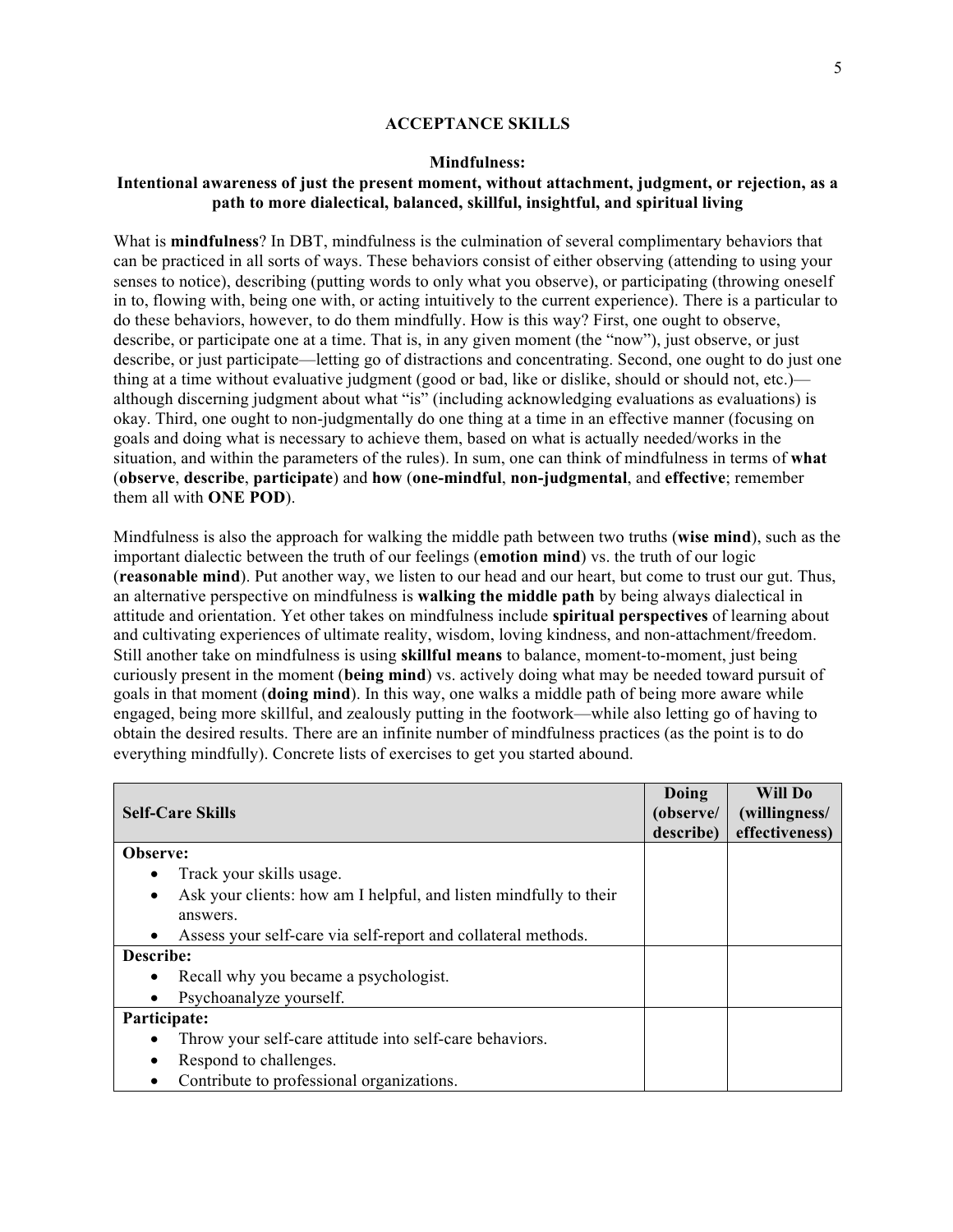| $\bullet$         | Join interdisciplinary movements to understand and heal worldly                                                                    |  |
|-------------------|------------------------------------------------------------------------------------------------------------------------------------|--|
|                   | distress; further social missions that are important to you through                                                                |  |
|                   | action and activism.<br>One-mindful:                                                                                               |  |
|                   |                                                                                                                                    |  |
|                   | Routinize temporary separations from practice (e.g., take lunch at<br>the same time every day, and just focus on eating lunch) and |  |
|                   | ritualize transitions to/from work and non-work (e.g., listening to                                                                |  |
|                   | the radio while commuting).                                                                                                        |  |
|                   | Non-judgment:                                                                                                                      |  |
|                   | Welcome challenges.                                                                                                                |  |
|                   | Let go of perfectionism.                                                                                                           |  |
| <b>Effective:</b> |                                                                                                                                    |  |
| $\bullet$         | Acknowledge: self-care is ethically called for.                                                                                    |  |
|                   | Practice the diverse skills you teach.                                                                                             |  |
| $\bullet$         | Schedule your skills.                                                                                                              |  |
| $\bullet$         | Respond to challenges adaptively.                                                                                                  |  |
| $\bullet$         | Diversify your professional schedule, activities, clients, and                                                                     |  |
|                   | services.                                                                                                                          |  |
|                   | Limit the amount of client material you share with family/friends.                                                                 |  |
|                   | Reevaluate why you became a psychologist and why you continue                                                                      |  |
|                   | to do the work; address unhealthy motivations that you identify.                                                                   |  |
| $\bullet$         | Value professional reading, study groups, continuing education,                                                                    |  |
|                   | and conference-going as lifelong learning/improvement.                                                                             |  |
|                   | Appreciate the evidence that personal therapy is effective and                                                                     |  |
|                   | normative among psychologists, and allow yourself                                                                                  |  |
|                   | personal/couples/family therapy.                                                                                                   |  |
|                   | Seek out alternative systems of personal development (creative,                                                                    |  |
|                   | spiritual, self-help).                                                                                                             |  |
| Wise mind:        |                                                                                                                                    |  |
| $\bullet$         | Ask yourself: do your professional motivations help/hinder self-<br>care?                                                          |  |
|                   | Embrace your own unique style of helping; capitalize on your                                                                       |  |
|                   | innate and learned skills.                                                                                                         |  |
| ٠                 | Value creativity: practice innovative/novel methods.                                                                               |  |
|                   | Walking the middle path:                                                                                                           |  |
|                   | Appreciate: self-awareness, growth, and renewal are always in                                                                      |  |
|                   | flux; bouts of discomfort (prompting change) are followed by                                                                       |  |
|                   | refreshment (a sense of acceptance), and vice versa.                                                                               |  |
| $\bullet$         | Employ metaphors/paradoxes/irony.                                                                                                  |  |
| $\bullet$         | The antithesis to thoughts interfering with you participating in                                                                   |  |
|                   | personal therapy include practicing what you preach and personal                                                                   |  |
|                   | therapy as continuing education.                                                                                                   |  |
| $\bullet$         | Remember that, in many ways, psychologists are all intrinsically                                                                   |  |
|                   | independent contractors, who have much freedom of choice.                                                                          |  |
| $\bullet$         | Remember, wealth or not, practice is a great way to make a living.                                                                 |  |
|                   | Remember: there are typically many more pros than cons in the                                                                      |  |
|                   | work; psychologist career satisfaction $\geq$ other disciplines; and                                                               |  |
|                   | most have enduring, successful careers and would do it all over                                                                    |  |
|                   | again.                                                                                                                             |  |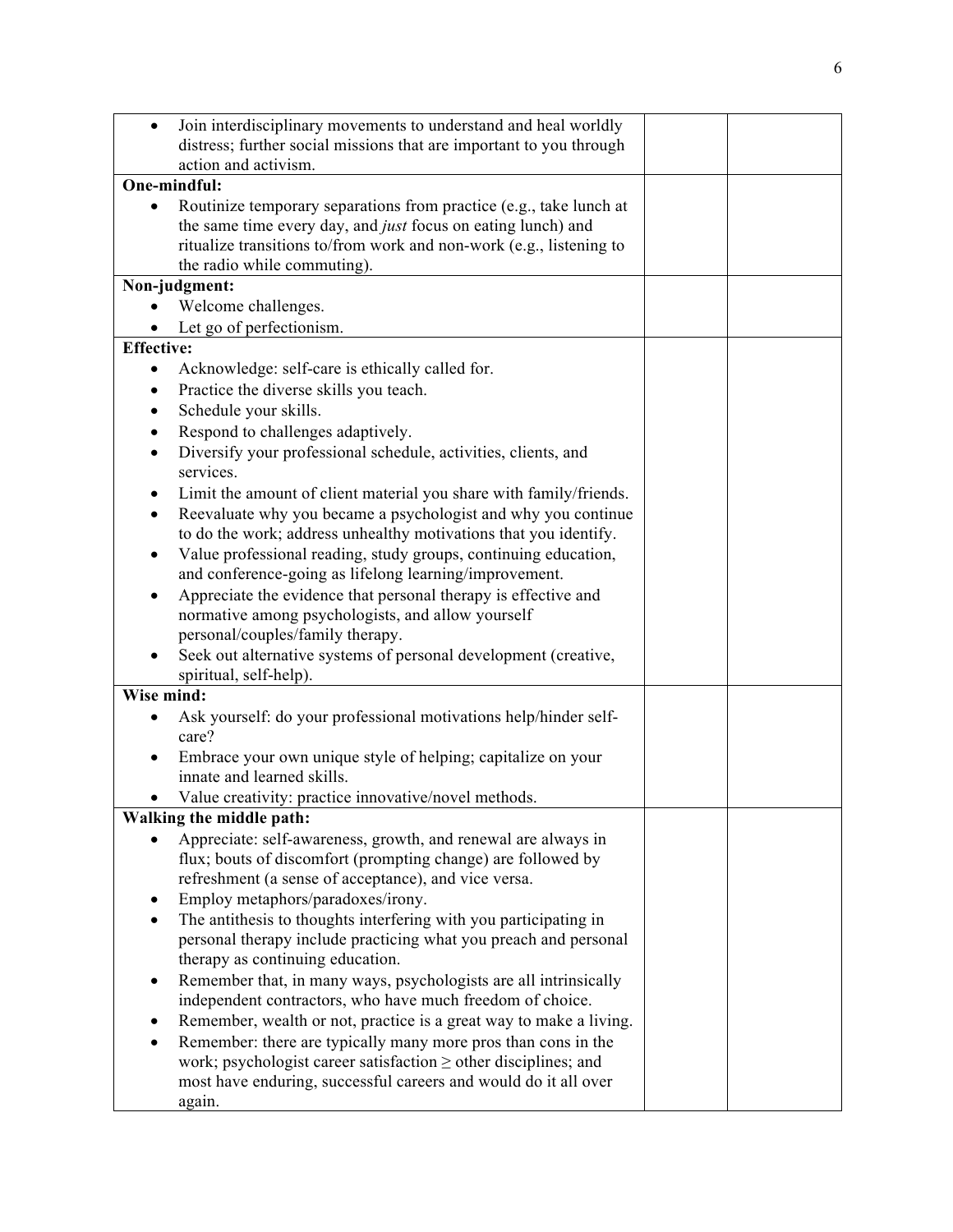|           | <b>Spiritual perspectives:</b>                                                                                                          |  |
|-----------|-----------------------------------------------------------------------------------------------------------------------------------------|--|
|           | Contemplate whether you are integrating spirituality and personal<br>growth into your life.                                             |  |
| $\bullet$ | Seek meaning in your personal life such that psychology is not<br>your ultimate meaning.                                                |  |
|           | Identify and return to the spiritual antecedents that called you to<br>the profession.                                                  |  |
|           | Engage in contemplative communing with your higher or inner<br>power/wisdom.                                                            |  |
|           | Experience your wise mind's path to meaning and transcendence.                                                                          |  |
|           | Value your interconnectedness with your clients.                                                                                        |  |
|           | Check in with your former mentors/therapists from time to time<br>about your well-being.                                                |  |
|           | Contemplate the awe-inspiring hope/optimism of the human spirit;<br>cultivate a hopeful philosophy of life; believe in change.          |  |
| ٠         | If you have lost your perennial concern, caring, and belief in the<br>possibility of change, seek out others to help you rekindle them. |  |
|           | <b>Skillful means:</b>                                                                                                                  |  |
|           | Monitor the busyness of your schedule.                                                                                                  |  |
| $\bullet$ | Balance service provision-related stress reduction vs. acceptance                                                                       |  |
|           | of the stress so that you can instead focus on self/professional-<br>validation/growth.                                                 |  |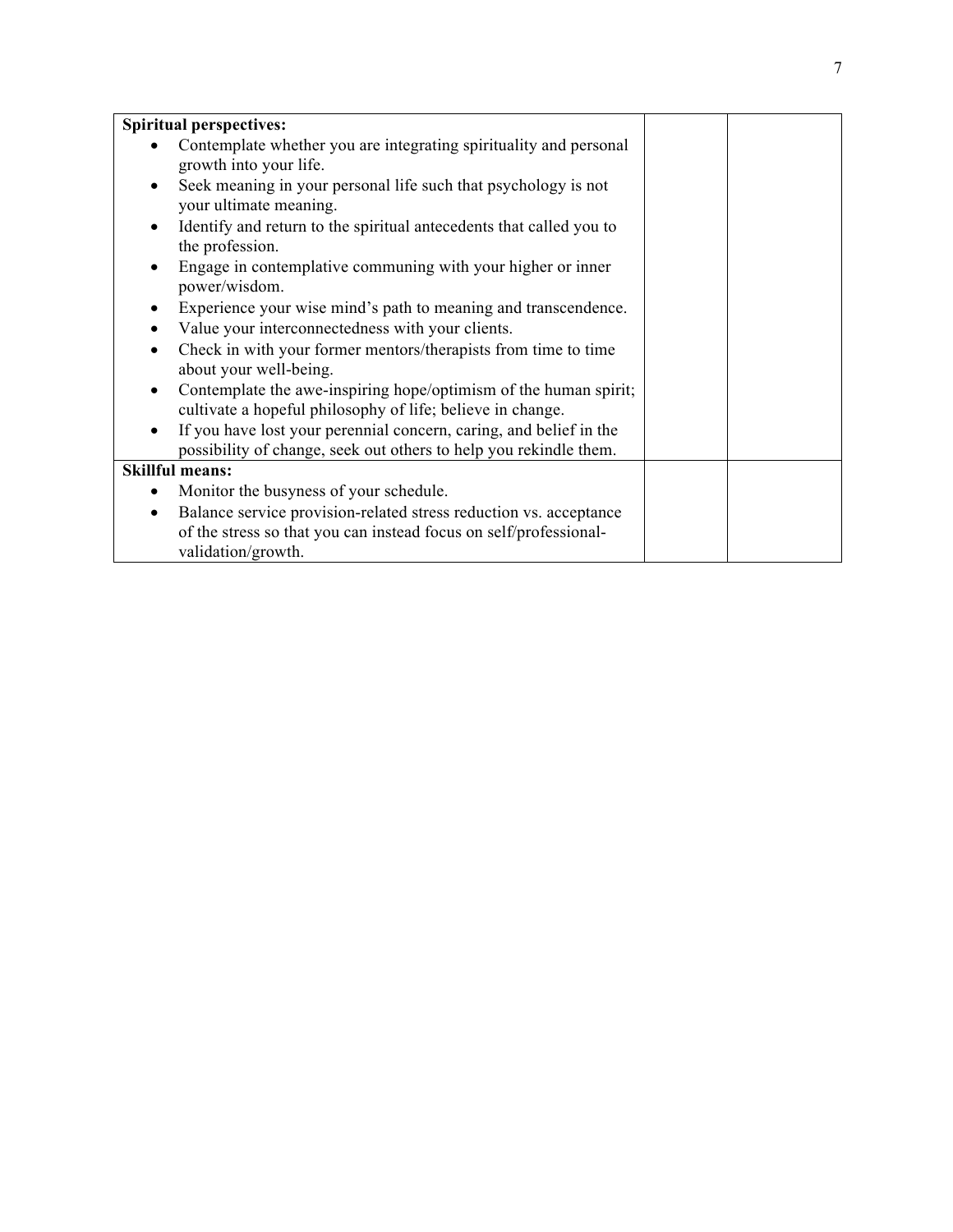# **Tolerating Distress: Allowing for it to pass, without making it worse; experiencing pain without suffering; and becoming free of inner demands**

Sometimes difficult experiences—whether they be very unpleasant emotions, or addictive urges, or interposal conflict, etc.—cannot be changed right now. Fortunately, the dialectical solution is that time heals all: no difficult experience persists forever. The **distress tolerance skills** help one cope with especially difficult emotions, urges, or realities so as not to make the situation worse while waiting for time to do its thing. The skills are not meant to remove distress, but instead to keep it from worsening either in the short-term by staving off escalation of the situation, or in the long-term by negating the need for problematic (ineffective and hence unmindful) coping strategies that, while undoubtedly providing relief in the short-term, give rise to more problems in the long run (and hence more distress).

To tolerate distress, one has many options. If one is experiencing a crisis—a transient, acutely stressful time where there is intense pressure to resolve the situation, but when we may be overwhelmed, prompted by our emotions to behave in counterproductive ways, or the problem or pain cannot be quickly lessened—the effective goal may well be to simply not make the situation worse (**crisis survival skills**). This is distinct from skills for tackling everyday problems or enhancing one's life. To survive a moment of crisis, one can pump the breaks by use of **STOP**: stop, take a step back, observe, and proceed mindfully. Or one can reflect on the **pros and cons** in both the short-term and long-term of acting skillfully, and the pros and cons of acting non-skillfully (impulsively or ineffectively). This skill is most likely to be successful when done proactively (externalize via writing and then rehearsing) before a crisis strikes. During a crisis, the list can then be re-read and the outcomes visualized. Regarding the actual listmaking, it can be depicted as a two-by-two matrix, with *short-term* and *long-term* written at the top of the two columns, *skillful* and *non-skillful* heading the two rows, and all consequences written in the four boxes, before circling back around and adding a *+* next to each positive consequence and a *–* next to each negative consequence. There is no necessary math involved in then deciding on how to proceed based on the foregoing—the pros/cons process is a mindful practice itself, facilitating access to wise mind for decision-making.

Another skill when in crisis is to engage the body's rest-and-relax system. One way to do this is by bending over and placing your face in ice-cold water for 30 seconds or else applying a cold pack to your upper face (**temperature**). Another method is **intense exercise** lasting 15 minutes or so. Yet another strategy is **paced breathing** with longer exhales than inhales (for example, 5 seconds in and 8 to 10 seconds out). Still another technique is **progressive muscle relaxation** (essentially a set of certain bodily flexes—Google it, it is easy to do) that one comes to pair with the repeated word "relax" so as to eventually transform the practice into the more efficient **paired muscle relaxation**. There is also a variant of paired muscle relaxation where the word and bodily sensation of "relax" is paired with useful thoughts that will be used to challenge stressful thoughts in situations when one's cognitions play an instrumental role in undesirable emotional experiences. All of these techniques can be remembered collectively as the **TIPP** skill.

Yet another skill for coping with crisis is to distract in any of several ways, remembered collectively as **ACCEPTS**:

- **activities** (that you can do immediately);
- **contribute** (think about how you feel when someone thanks you for holding the door open for them);
- **compare** (to others who may be worse off, or to times when you were worse off);
- throw yourself all the way into things connected to different **emotions** (for example, if you are worried, listen in a mindful way to yoga studio-type music);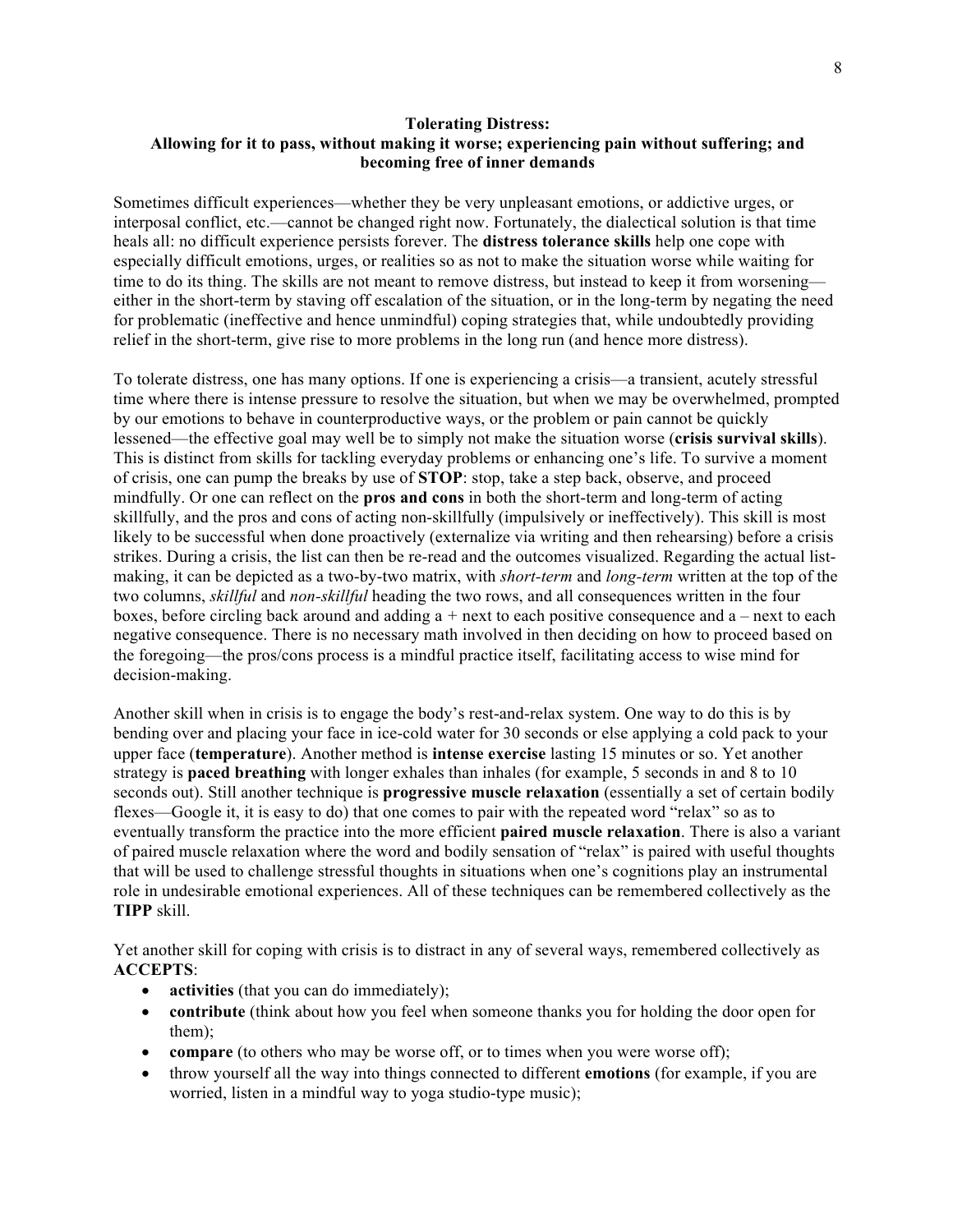- temporarily **push away** the distressing thoughts (just putting elf on the shelf for a bit);
- throw yourself into thinking different **thoughts** (for example, if sad, think in a mindful way about what you are looking forward to during the upcoming holiday); and
- throw yourself into feeling different **sensations** (for example, if angry, and feeling hot and tight, use a cold press and do some progressive muscle relaxation).

Still another crisis survival skill is to **self-soothe with the senses**, doing calming or pleasing things that you can see, hear, smell, taste, or touch, or perhaps doing a body scan-type meditation (Google it for guided audios). Finally, one can dialectically **IMPROVE** the moment while awaiting the relief bestowed by the passage of time, through the use of **imagery**, finding **meaning**, **praying**, doing **relaxing** things, focusing on just **one thing** at a time, taking a brief **vacation** from the experience physically or mentally, or **encouraging** oneself by talking to oneself in the voice of a caring, supportive coach.

While changing the problem or changing how you feel about the problem are often good distress tolerance approaches (and emotional regulation approaches as well, but more on that later), sometimes they do not work (and rejection of this reality will not make them work). At that point, one has three options left: make matters worse, stay miserable, or else **accept the reality** of the situation. The logic of opting for the latter is that pain in life is unavoidable (as it serves a purpose in nature), yet one need not suffer if he or she wholly, or **radically**, **accepts** unavoidable pain. Radical means complete—mind, body, and spirit—and acceptance means acknowledgment and allowance for what is, without judgment. We actually do this quite often: with things that we like or prefer! Nonetheless, the same practice can be cultivated for things that we do not like or prefer.

To further flesh it out, acceptance is the acknowledgment that everything has causes, and so if something occurs, it was caused, and therefore it should have happened, whether we approve of it or not. However, one must only accept the causal nature of the past and up to the fleetingness of the present moment; once you have done so, you are free to try to change the next moment. Thus, acceptance is neither condoning nor being passive. You are a lot more likely to be able to change the next moment toward your preferences when what you try is connected to reality—to what actually has been and what actually is right now (causes and consequences), rather than what you wished it were (which may well not reflect actual causes and consequences). The same logic applies to the future: only realistic limits need to be accepted.

Acceptance is often experienced as a letting go, as a relieving or centering, or as a calmness, with the possibility of or urge to move forward with ordinary pain, even if sadness and grief are also a part of the experience. One concludes that he or she can always find a life that is worth living, even if it is not the life that he or she wants. "This is, and I do not like it or want it to be this way at all, but while that is true, it is also true that this reality is not a catastrophe, as change in myself, others, and the world is constant." The pros/cons, opposite action, and cope ahead skills can also assist with this practice.

To access a radically accepting state, one must repeatedly **turn the mind** away from non-acceptance (observe for it) and toward choosing acceptance each time anew. A related practice is to repeatedly turn the mind toward **willingness** (a wholehearted posture of responding to life's challenges readily, voluntarily, wisely, as needed, without grudges, and with awareness of connections) and away from willfulness (an orientation toward ignoring, declining, giving up, resisting, refusing, or responding thoughtlessly, impulsively, forcedly, resentfully, or self-centeredly). Maintaining a Mona Lisa-like wry smirk (**half-smile**), keeping one's hands open and palms up (**willing hands**), and **progressive muscle relaxation** can all aid these acceptance practices by targeting the bodily component of the radicalness. Finally, one can allow for the brain to do what it does—to busily generate random thoughts—without becoming fused with those thoughts (distinguishing between "you" are your thoughts). All one has to do is mindfully allow the thoughts to just happen (vs. trying to block or suppress them), and just observe them with child- or beginner-like curiosity and nothing more (**mindfulness of current thoughts**). While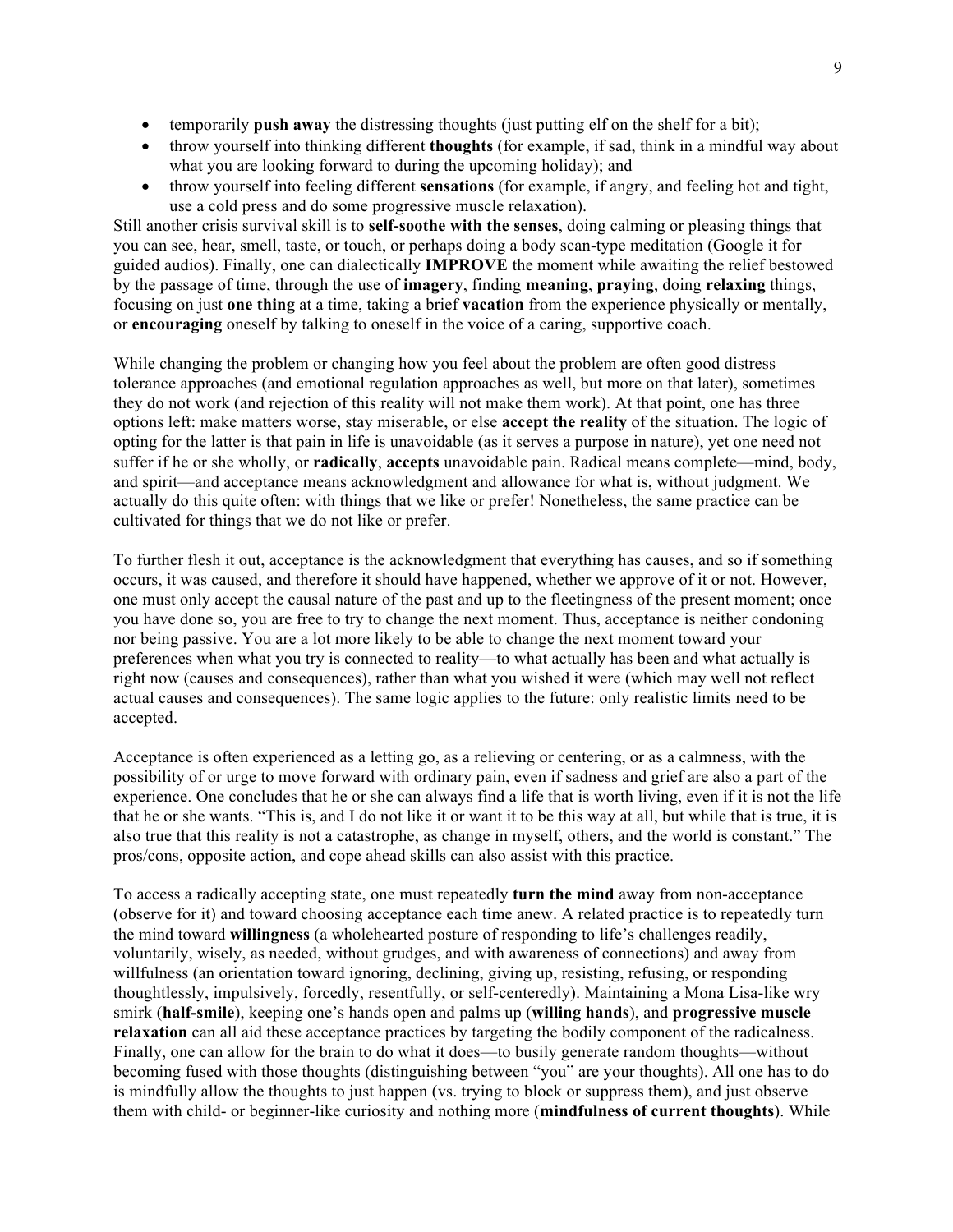distinct skills, all of the reality acceptance skills are deeply intertwined, such that practice of one effectively involves practice of all of the others too.

Lastly is how to cope with, and become free from, distressing, addictive desires and urges, and intense emotions. Addictions are behaviors that you engage in repeatedly in response to urges despite negative consequences. They tend to begin with positive reinforcement (pleasure by doing it) and then, when one's baseline gets thrown out of whack and becomes uncomfortable, come to be maintained chiefly by negative reinforcement (relief from doing it). Many people think of common addictions like drugs/alcohol, food, sex, gambling, and shopping, but anything can become an addiction—like running or meditating.

The skills for addictions are the **DCBA** skills. There is **dialectical abstinence**—the balancing of, on the one hand, a 100% abstinence approach to your addiction with, on the other hand, a relapse prevention plan that springs into action to reduce the harm of any lapse should it occur (for instance, that stops it from becoming a full-blown relapse). There is **clear mind**—the dialectical synthesis between the willful (in the throes of obsession and compulsion) **addict mind** and the overly-optimistic (it is all behind me) **clean mind**. Clear mind is both abstinent and vigilant. There is **community reinforcement**—finding, if needed, and letting healthy, supportive persons know that you are working on your addiction so that they can encourage you, and participating in alternative, rewarding activities that do not entail your addiction. At least try it out for a week or so. Relatedly, there is **burning bridges**—getting rid of the people, places, and things that trigger your addiction. There is also the **building new bridges** skill—distracting with different images and smells than those tied to your addiction when cravings occur. This can include use of the visualization of urge surfing over a "craving wave" (yes, it is a little unstable/precarious, but that is the thrill of the sport of surfing!), rather than trying to suppress the natural rise and fall of an urge. For if you try to push back a wave in the ocean, you get deluged with a face full of salt water. You are better off turning around and riding on top of the wave until it passes. There is the **alternate rebellion** skill—if you have a rebellious streak and that plays into your addictive behavior, rebel in creative, effective ways rather than giving in to addictive behavior to do so. Finally, there is **adaptive denial**—when an urge hits, adamantly tell yourself that you do not want to engage in the addictive behave, and that you are not actually going to do it anyway.

| <b>Self-Care Skills</b>                                                     | Doing<br>(observe/<br>describe) | Will Do<br>(willingness/<br>effectiveness) |
|-----------------------------------------------------------------------------|---------------------------------|--------------------------------------------|
| Crisis survival:                                                            |                                 |                                            |
| Refer to mindfulness and emotional regulation skills, and reflect           |                                 |                                            |
| on them in terms of distress tolerance potential.                           |                                 |                                            |
| <b>Reality acceptance:</b>                                                  |                                 |                                            |
| Synthesize the pros/cons of practice.                                       |                                 |                                            |
| Accept that practice may not always be ideal/what you want it to<br>٠       |                                 |                                            |
| be, and this may well be unfortunate, but it is still not a<br>catastrophe. |                                 |                                            |
| Accept the inevitability of some professional life spillage into<br>٠       |                                 |                                            |
| your personal life.                                                         |                                 |                                            |
| <b>Addiction:</b>                                                           |                                 |                                            |
| Honestly assess for unhealthy escapism.                                     |                                 |                                            |
| Monitor/address addictive stimuli/behavior.                                 |                                 |                                            |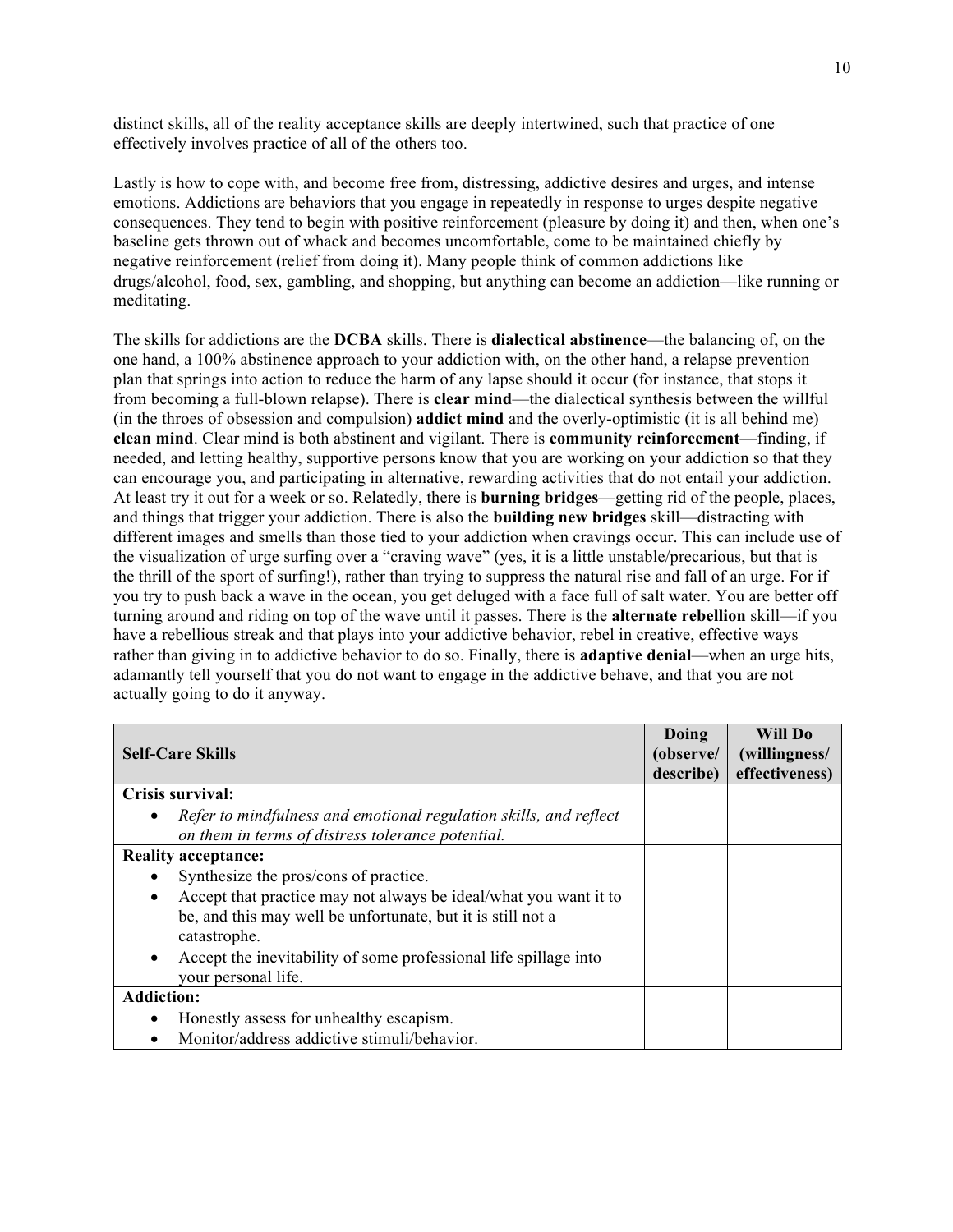### **CHANGE SKILLS**

### **Social Skills: Getting your needs met in relationships**

If you wish to be more **interpersonally skilled** (which yields many benefits), you may need to determine **what may be getting in the way** of you being your most effective, be it a lack of skills knowledge, confusion as to your wants, a selective focus on short-term goals, or interfering thoughts, feelings, or people. Consider the **pros and cons** of using skills versus either demanding, attacking, stonewalling, acting passively, or giving in, and **challenge any beliefs** that may impede getting your interpersonal objectives met. Then proceed to the next step in enhancing your competence in this area. **Check the facts** and clarify which of three objectives you have in any given social interaction. Ideally, you will be able to check off all three, but sometimes you cannot, and so you need to **clarify your priorities** ahead of time or as the interaction proceeds. Is your utmost objective to (1) get or maintain a positive relationship (get someone to feel good about you), (2) get what you want from the other person or get them to accept your "no," or (3) maintain your self-respect?

If you need to meet some people before you can get them to feel positively about you, you will have the best luck finding potential friends by looking for people who are reasonably nearby you (**proximity**) and/or engaged in similar activities (**similarity**). If you need to **join a conversation**, do so skillfully by looking for "open groups" rather than "closed groups," wait for a gap in the conversation, and ask an approachable-looking group member whether you can join the conversation. **Converse skillfully** via small talk (read, listen, and do interesting things); asking and answering (with a little more detail to deepen the conversation); not interrupting; and mirroring another's self-disclosure. Also, **express your liking of another genuinely** without being gushy. Then apply the **GIVE** skill to keep the relationship going well by being gentle (dropping threats, attacks, judgments, and contempt); acting interested (e.g., eye contact, head nodding, and "mmm" and "mm-hmm"; validating the other person (described in more detail below); and keeping an easy-going manner (The Dude? Woody Harrelson? Willie Nelson?). Being **mindful of others**, via your ONE POD skills, also fosters closeness.

If your primary objective is instead to get what you want from someone, including for them to accept your "no," then **DEAR MAN** is the way to go. First **determine how intensely (along a continuum) to request or decline** based on several factors: timing, preparedness, priorities/self-respect, rights/authority, relationship type, recent balance of give and take, and short-term and long-term goals. Then proceed to the ask, or assertion of "no," by

- describing the situation objectively;
- expressing your feelings and opinions ("I" statements);
- asserting your request/decline clearly;
- reinforcing via explaining the positive consequences that will flow from compliance (and providing those rewards after the fact);
- remaining mindful (repeatedly return to your request and ignore diversions/attacks);
- appearing confident in your demeanor; and
- negotiating (including asking the other person for ideas if stuck, or taking a break with the expressed intention to return to the matter soon to see if a way forward has presented itself).

Your foremost priority may instead be to maintain your self-respect in an interpersonal exchange. The primary skill here is **FAST**: be fair to (and validating of) yourself and the other person, avoid apologizing or over-apologizing, stick to your values, and be truthful. Your self-respect may require **ending an interfering or destructive relationship**, and this task calls for all three of the primary interpersonal effectiveness skills along with some of the mindfulness and emotional regulation skills described above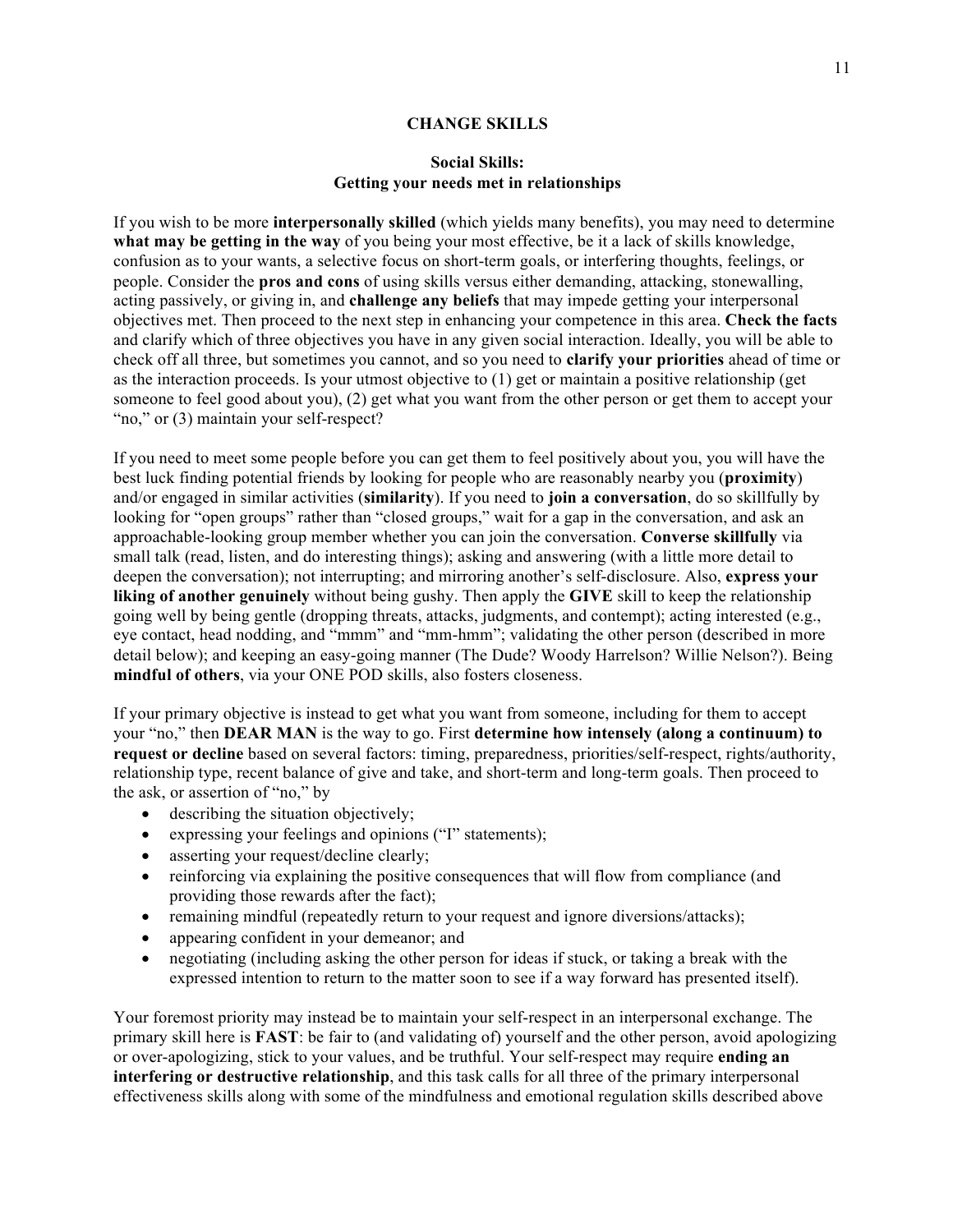and below. The decision to end a relationship should come from wise mind rather than emotion mind, after considering first whether an important, non-destructive relationship can be problem solved. Furthermore, the process should involve coping ahead to practice and troubleshoot, being direct with the interpersonal effectiveness skills, acting opposite of love if involved, and applying intimate partner violence safety procedures/accessing supports if indicated.

Besides objective effectiveness, walking the middle path in your relationships involves synthesizing, via dialectics, acceptance (validation) and (behavior) change skills. Useful **dialectical thoughts/attitudes** here include the synthesis of opposing forces, interconnectedness, and the idea that change is constant and interactive. In adolescent DBT, the **THINK** skill is also often taught to counteract rapid negative appraisals of others: think about it from the other person's point of view, have empathy, generate multiple interpretations for the other person's behavior, notice how the other person has been trying and/or struggling lately, and practice kindness.

**Validation**, distinct from condoning or acknowledging non-facts, is acknowledgement of the valid—that all thoughts, feelings, and behaviors are caused and are thus understandable (whether valid/fact-fitting or not). For example, one's negative emotion may flow from a cognitive distortion. While the irrational thought is invalid (e.g., that one will be ostracized for their behavior or who they are, when not actually the case) and should not be validated, the feeling (i.e., shame) makes sense given the occurrence of the invalid inference. Because the genuine feeling fits the facts of the thinking error, it is the appropriate recipient of validating acknowledgement. There is always a kernel of truth somewhere if you look closely; thus, validation is always a good starting point in interpersonal interactions. **Levels of validation** proceed from shallow to deep: paying attention, reflecting, inferring the unspoken, communicating understanding, acknowledging the valid, and showing equality. These validation skills ought to be applied to ourselves in the same fashion as applied to others. Being invalidated can at times be helpful, but is often painful regardless (oh the joys of supervision!), and calls for interpersonal effectiveness (selfvalidation, social support) in addition to mindfulness (non-judgmentalness), emotional regulation (checking the facts, opposite action), and distress tolerance (radical acceptance).

**Behavior change** strategies involve operant conditioning principles. Increase behavior you want with **positive reinforcement** (add a positive) **or negative reinforcement** (remove a negative). Couple reinforcement with **shaping** (build up incrementally) and **generalization** (facilitate similar behavioral learning in different situations). In doing so, consider **timing** (immediacy, every time  $\rightarrow$  intermittently), **context**, **quantity**, **naturalness** (> arbitrariness), and **individualization**/**observed effect on behavior** (to confirm that the consequence actually functions as a reinforcer). Modeling is also useful here.

Decrease or weaken unwanted behavior via **extinction** (cease reinforcement, and ride out the temporary extinction burst of the behavior) and **satiation** (provide a reward or relief ahead of the behavioral occurrence). Stop or suppress unwanted behavior carefully (consider certainty of enforcement and the risks of driving the behavior underground or producing demoralization/learned helplessness) via **positive punishment** (add a negative) **or negative punishment** (remove a positive). Couple punishment with the reinforcement of alternative desired behaviors.

| <b>Self-Care Skills</b>                                           | Doing<br>(observe/<br>describe) | Will Do<br>(willingness/<br>effectiveness) |
|-------------------------------------------------------------------|---------------------------------|--------------------------------------------|
| Get/maintain positive relationships:                              |                                 |                                            |
| Gently approach (tend, befriend) those with whom you<br>$\bullet$ |                                 |                                            |
| professionally interact, rather than aggressively approaching     |                                 |                                            |
| (fight) or avoiding (flight).                                     |                                 |                                            |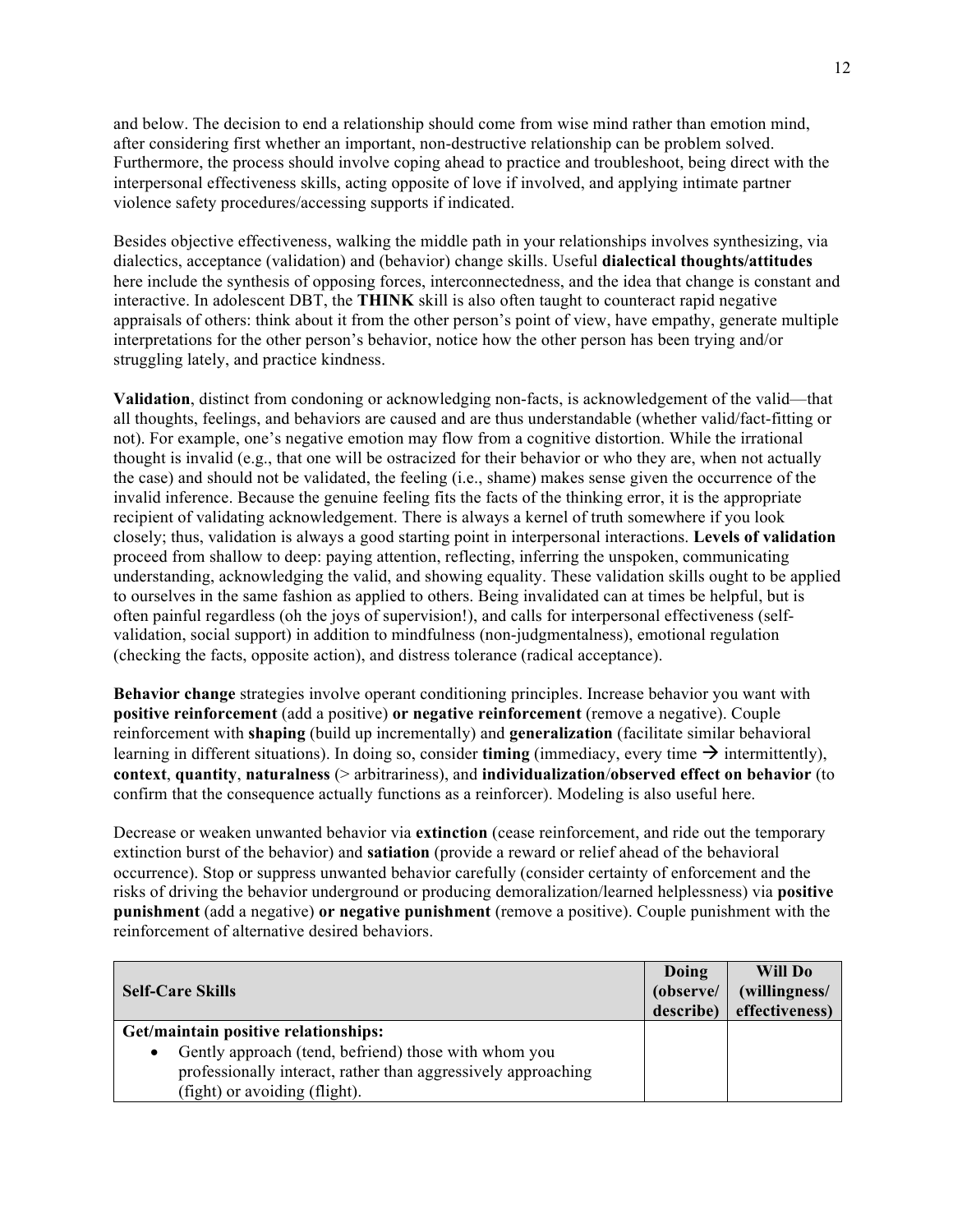| $\bullet$ | Reduce isolation; increase contact with colleagues.                  |  |
|-----------|----------------------------------------------------------------------|--|
| $\bullet$ | Build/maintain assistive collegial relations with other local        |  |
|           | professionals.                                                       |  |
| $\bullet$ | Spend quality time with colleagues.                                  |  |
|           | Within reason (ethics, transference), ensure you have some           |  |
|           | invigorating clients whom you enjoy.                                 |  |
| ٠         | Value your long-term client relations.                               |  |
| $\bullet$ | Recall gratifying client relationships and your termination          |  |
|           | experience.                                                          |  |
|           |                                                                      |  |
|           | Contact/spend time with friends/family (including during work        |  |
|           | hours).                                                              |  |
| ٠         | Seek out friendships; monitor for diminishing friendships            |  |
|           | (number, quality) and work on them.                                  |  |
|           | Tread carefully in using your psychologist powers with your          |  |
|           | family members.                                                      |  |
|           | Getting what you want/saying no and behavior change:                 |  |
| $\bullet$ | Be effectively assertive with clients, administrators, colleagues,   |  |
|           | referral sources, and external entities, who/that would compromise   |  |
|           | your integrity, ethics, or well-being, including by:                 |  |
|           | appropriately minimizing client<br>$\circ$                           |  |
|           | emergencies/encroachments on your personal time;                     |  |
|           | insisting on your safety and that of your loved ones<br>$\circ$      |  |
|           | (decline certain clients, refuse to disclose, secure your            |  |
|           | work setting, etc.);                                                 |  |
|           | being strong in appropriately referring out<br>$\circ$               |  |
|           | challenging/non-responsive clients;                                  |  |
|           | upon termination, being clear as to the why's and how's<br>$\circ$   |  |
|           | for/of post-termination contacts or renewed services; and            |  |
|           | insisting on a sufficient income.<br>$\circ$                         |  |
|           | Maintain self-respect:                                               |  |
|           | Know your professional roles, responsibilities, expectations, and    |  |
|           | limitations so that you can explicitly communicate/establish them    |  |
|           | with others (professional bill of rights, practice policies, written |  |
|           | treatment contract with goals and shared responsibilities).          |  |
|           |                                                                      |  |
|           | Tailor treatment, but within reason; monitor for excessive           |  |
|           | customization, flexibility, or accommodations.                       |  |
| $\bullet$ | Monitor for boundary crossings.                                      |  |
|           | Monitor for greed.                                                   |  |
|           | Neither agree with the opinion of you held by your most idolizing    |  |
|           | nor most critical client.                                            |  |
|           | Walking the middle path:                                             |  |
|           | Arrange a balanced caseload (number of clients, proportion of        |  |
|           | risky clients).                                                      |  |
| $\bullet$ | Balance empathy/connection and healthy distance with clients.        |  |
| $\bullet$ | Remember that your role is to meet clients' needs; theirs is not to  |  |
|           | meet yours.                                                          |  |
|           | Reflect on clients' transference on to you; manage your              |  |
|           | countertransference via self-care (including with self-insight,      |  |
|           | conceptualization, anxiety management, and empathy).                 |  |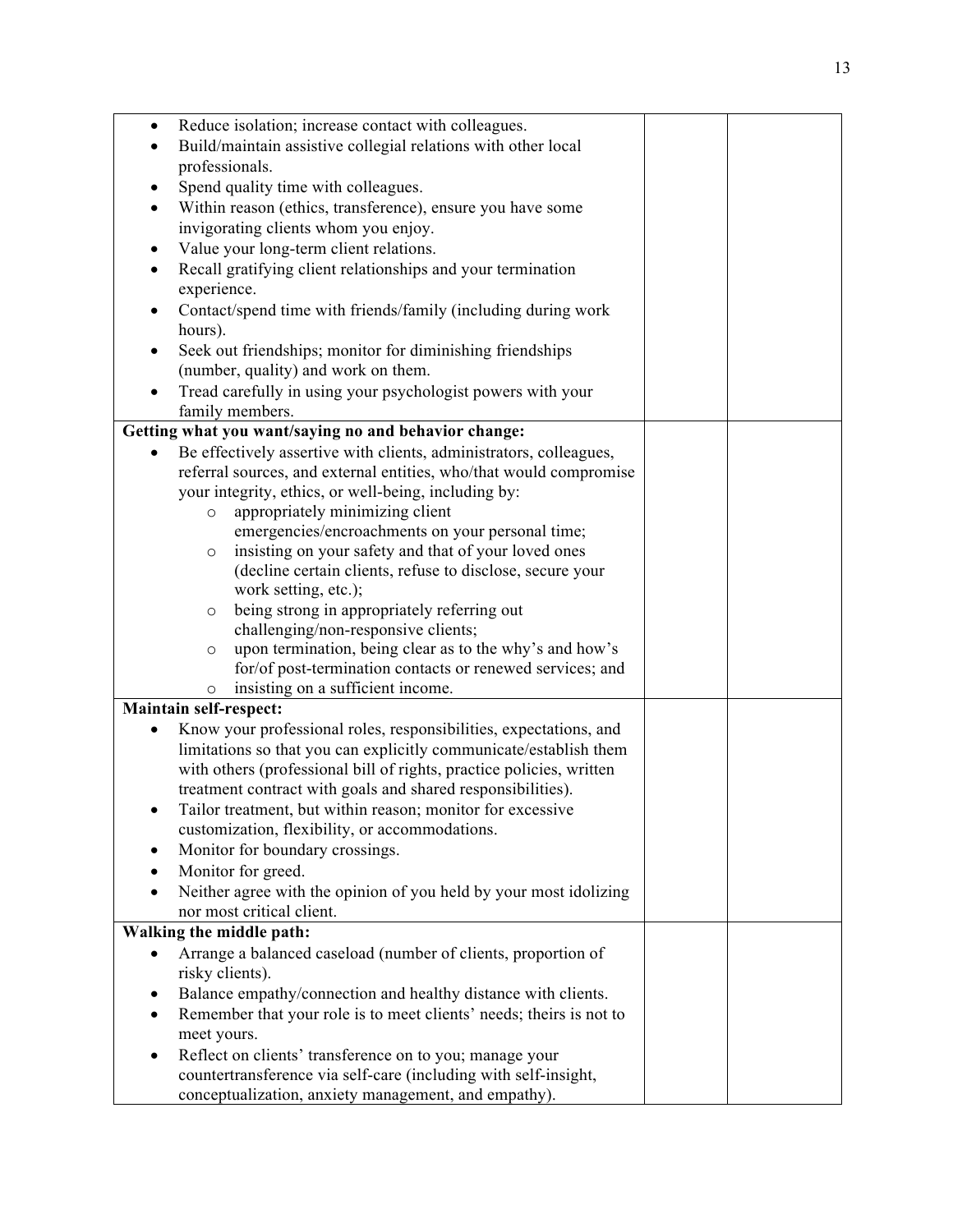|                    | Ardently protect your personal time/life; synthesize commitments |  |
|--------------------|------------------------------------------------------------------|--|
|                    | to self and clients.                                             |  |
| $\bullet$          | Utilize family/friends (non-psychologists) to help you remain    |  |
|                    | grounded/humble.                                                 |  |
|                    | Be irreverent (humor, absurdity).                                |  |
| <b>Validation:</b> |                                                                  |  |
|                    | Self-validate; unconditionally accept yourself as a professional |  |
|                    | and a person; remember that self-compassion enhances             |  |
|                    | understanding/compassion for others.                             |  |
|                    | Balance (based on how much is restorative) and be intentional    |  |
|                    | with solitary time vs. socializing.                              |  |
|                    | Arrange for professional support to balance the provision and    |  |
|                    | receipt of nurturance (peer support, colleague assistance,       |  |
|                    | supervision, mentorship, consultation, treatment teams, co-      |  |
|                    | therapy, personal therapy).                                      |  |
|                    | Arrange for personal support from nurturing people in your       |  |
|                    | private life.                                                    |  |
|                    | <b>Behavior change:</b>                                          |  |
|                    | Recall your significant mentor(s) and their assets.              |  |
|                    | Refer also to behavior change elements in other skills.          |  |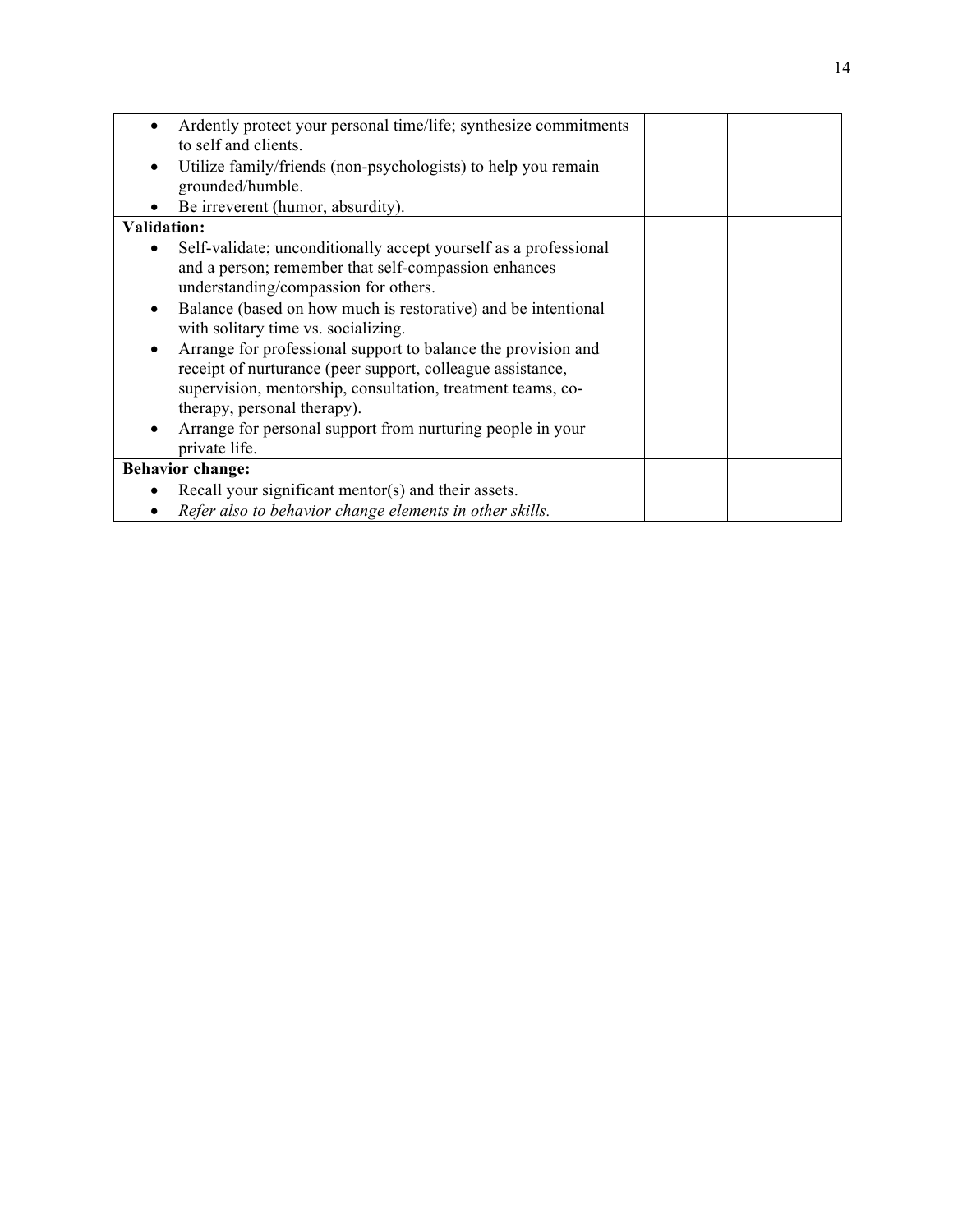# **Regulating Emotions: Understanding your feelings, and decreasing the frequency and intensity of unwanted emotions**

The **emotional regulation** skills concern affective insight and intentional modification of current or potential future emotional states. Simply **understanding and naming emotions** can help to regulate difficult emotional experiences through self-validation (refer back to the levels of validation as to how). Emotions are engrained in us for their adaptive utility. Each emotion has an associated urge or urges that promptly motivate us for actions to overcome common life challenges (although this function can often miss the mark for one reason or another); they also communicate to and influence others (we are social creatures, after all) as well as ourselves (an alert to pay attention to the moment).

There are many **ways (models) to describe emotions**. One that I have anecdotally found to be efficient and effective is a seven-factor model of basic emotions—two "positive" (happiness and interest) and five "negative" (anger, fear, sadness, disgust, and guilt/shame). These basic emotions can vary in degree and be combined to produce complex emotions (e.g., annoyance vs. anger vs. rage; intense interest + intense  $jov = love$ ). A secondary emotion is an aftereffect, such as when one channels anger to mask preceding, actually prompted fear. DBT especially attends to the aforementioned seven basic emotions plus envy, jealousy, and love (guilt and shame are also distinguished). Gradations/variants of dissatisfaction, distress, shy, cautious, surprise, courage, powerful, doubtful, and boredom might also be addressed.

One can visualize an emotion as a central box containing internal components or sub-boxes (biological changes in the brain and nervous system, biological experiences of body sensations and action urges) and external components or sub-boxes (what you look like, what you say, and what you do). This central box is surrounded by several other relevant boxes: preexisting vulnerability factors; prompting events and attentional awareness thereof; thoughts about the prompting event; awareness of the current emotion; and aftereffects, including secondary emotions. The direction of many interconnections among the boxes within this model are variable. For example, sometimes a prompting events leads to a thought which leads to an emotion. This is illustrated well by the tumbleweed metaphor. Two people encounter a large tumbleweed in the road while driving out West, appraise the risk it poses differently based on their differential experience with tumbleweeds (prior vs. none), and have two very different emotional reactions (e.g., calm vs. panic). However, sometimes a prompting event leads to an emotion which leads to a thought. For example, stubbing your toe immediately produces pain and anger, which then gives rise to the thought, "[insert your favorite expletive]!" All affective experiences can be understood via the constituent elements of this model, which in turn can help one to identify and label an emotion that he or she is experiencing. This identification/labeling is also important for application of the check the facts and opposite action skills (described below). Moreover, the remainder of the emotional regulation skills offer several options for addressing the different elements of this model as might be indicated (e.g., problem solving for prompting events, checking the facts for intervening cognitions, acting opposite for unwanted emotions).

To change unwanted emotional responses, the first step is to **check the facts**. This skill involves considering (potentially involving mindfulness POD and wise mind skills, dialectical thinking, problem solving, coping ahead, and radical acceptance) which specific emotion you want to change; the objective prompting event; and your thoughts about said event (assumptions and interpretations, including about the likelihood of an outcome and the magnitude/importance of the outcome). You then decide whether your emotion or its intensity or duration fits the facts. For instance,

- fear fits the fact of a real danger;
- anger fits the fact of a blocked goal or intense pain;
- sadness fits the fact of a loss of something valued;
- disgust fits the fact of exposure to something potentially poisonous or contaminating;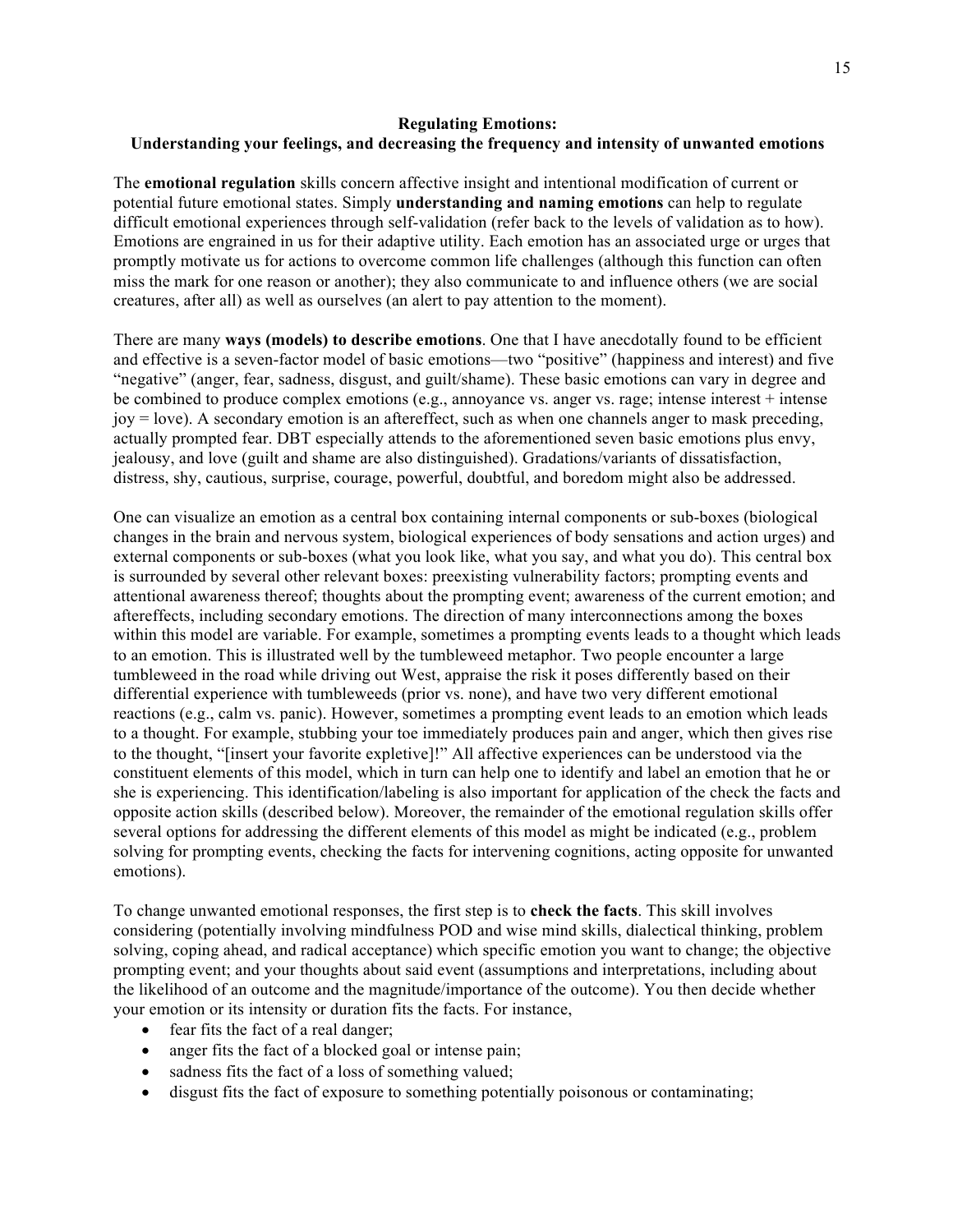- guilt fits the fact of your violation of your own internal standards;
- shame fits the fact of your violation of other's standards such that you may be rejected;
- envy fits the fact of others having something you want or need;
- jealousy fits the fact of a danger that something important or valued of yours will be taken away or lost; and
- love fits the fact of something enhancing your quality of life or chance of attainment of your goals.

Thus, all of these emotional responses are justified/valid. The intensity and duration of your emotions, in turn, are justified based on the probability of an outcome, its magnitude for your life, and how effective the emotion is for you currently. Invalid emotions are those that do not fit the prompting events, or that are excessively intense or long-lasting given the degree of potential threat or catastrophe. Such emotions still have causes, though, and thus are understandable; they are just not justified.

Even when an emotion fits the facts, one still has to ask whether acting on the emotion's urge(s) will be effective. Anger is a good example here, as it is often a justified emotional reaction (e.g., many things interfere with our assorted goals each day), but its experience is often unwanted or its expression ineffective (e.g., too difficult to modulate and gets out of control). When an emotion is unjustified, or when it is valid but acting on it would be ineffective, the **opposite action** skill is often a good one to apply. The skill involves all of the foregoing (understand and name the emotion, check the facts, identify the action urge(s)) and then identifying the opposite actions/behaviors, which you then do, all the way (mind, body, and action), repeatedly, until the unwanted emotion goes down.

| <b>Emotion</b> | <b>Action urges</b>                       | <b>Opposite actions</b>                                                                           |
|----------------|-------------------------------------------|---------------------------------------------------------------------------------------------------|
| Fear           | run/avoid                                 | approach                                                                                          |
| Anger          | attack/insult                             | gently avoid/be a little kind                                                                     |
| Sadness        | withdraw/isolate                          | activate                                                                                          |
| Disgust        | keep distance/contempt                    | get closer/be kind                                                                                |
| Guilt/Shame    | hide/apologize                            | tell others who will accept it/repeat it                                                          |
|                |                                           | if warranted, go<br>public/apologize/repair/accept<br>consequences/refrain                        |
|                |                                           | if warranted, hide/be interpersonally<br>effective/change others' values/join new<br>group/repeat |
| Envy           | take/destroy/be ungrateful                | leave be/count blessings                                                                          |
| Jealousy       | control/hoard                             | let go/share                                                                                      |
| Love           | spend time with/think about what is loved | avoid/distract/remind why unjustified                                                             |

One can also seek to change a prompting event for an unwanted, justified emotion via **problem solving** (changing the problem event or avoiding it). The steps of planful problem solving are to

- identify and describe the problematic situation, including checking the facts;
- identify your goal as to outcome;
- brainstorm lots of alternatives (quantity over quality here);
- choose a solution strategy (best pros/cons ratio of the different alternatives, or else wise-mind decision-making);
- implement the solution; and
- evaluate the outcome (if it does not work, go back to the solution-strategy step and select to the next best alternative on your list).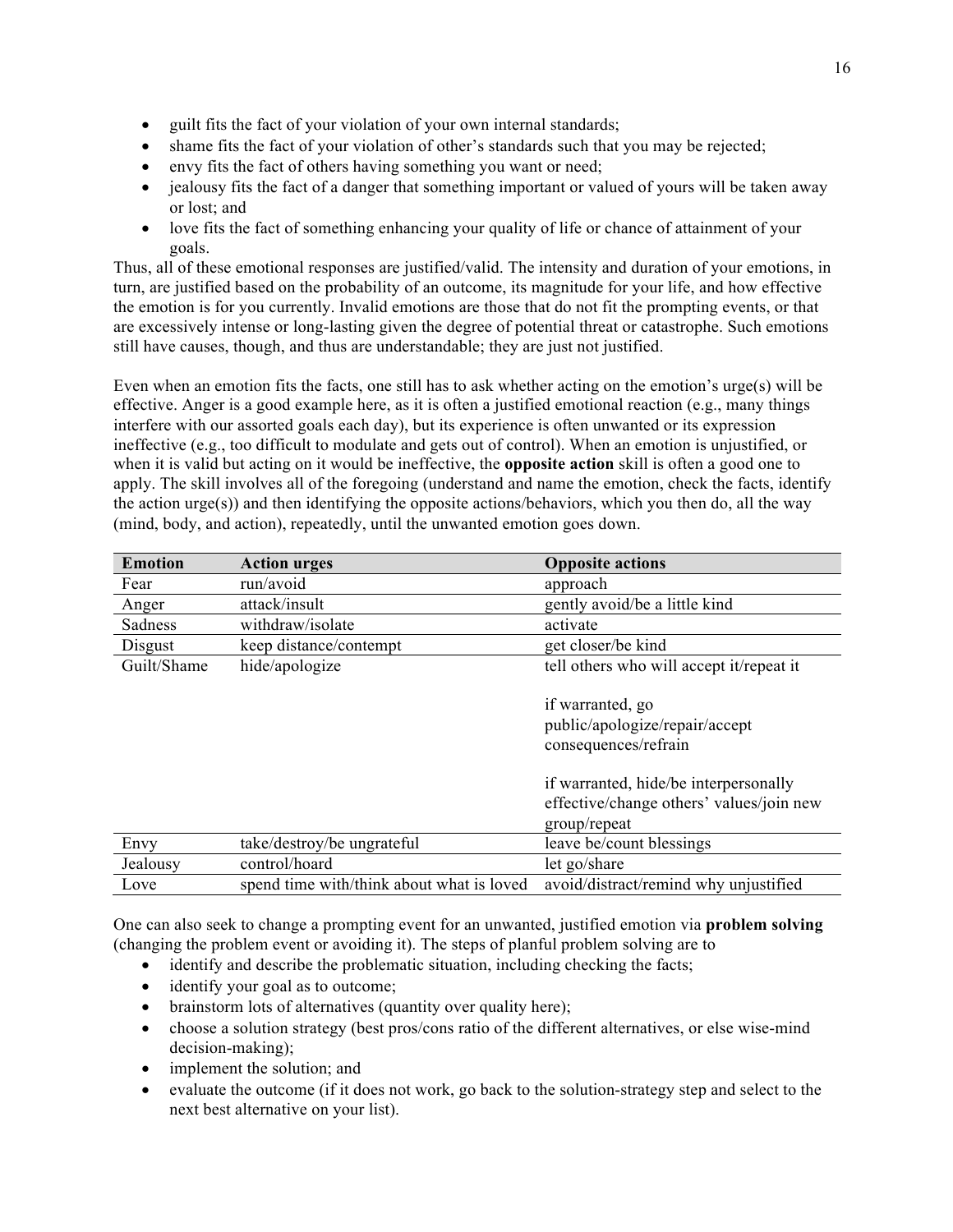Finally, if an emotion is justified and likely to be effective, one ought to go ahead and act on the urges.

In addition to decreasing unwanted emotions, one can also reduce vulnerability to such emotions in the first please via the **ABC PLEASE** skills. **Accumulating positive emotions** has short-term and long-term prongs. In the short-term, the skill is to sprinkle your life with immediately pleasant experiences among an extensive menu of options limited only by that of your blisses (e.g., eat a piece of candy, laugh, engage in a hobby). Avoid avoiding and be mindful during these experiences. The long-term variant entails

- identifying values that are important to you,
- prioritizing them (those that are most important right now),
- selecting a prioritized value to work on (do pros/cons if needed),
- identifying goals related to the chosen value,
- choosing a goal to work on (do pros/cons if needed),
- identifying actions steps toward the goal, and
- taking an action step.

**Building mastery** involves doing something daily that imparts a sense of accomplishment, and doing things that are challenging but surmountable, gradually increasing the difficulty (if too easy, increase some; if too hard, decrease some). **Coping ahead** involves

- anticipating and describing a situation that may prove difficult for you in the future,
- deciding which skills you want to use should that situation come to pass (you might write this plan out),
- vividly imagining the situation with yourself as first-person participant,
- rehearsing effective coping in your mind (exactly what and how you will think and act/speak, including for new problems that might arise and your most feared catastrophe), and then
- winding down with relaxation techniques.

Decreasing vulnerability to unregulated emotion mind is also facilitated by taking care of the body (**PLEASE**). Treat **physical illness** (take care of yourself, see the doctor and take medicine as needed, etc.); **eat in a balanced** way (eat neither too much nor too little and instead regularly and mindfully throughout the day); **avoid illicit drug use and excessive drinking**; get **balanced sleep** (practice good sleep hygiene); and get **adequate exercise** (ideally daily).

Lastly is the management of really difficult or extreme emotions short of, or in transition to, the distress tolerance skills. Because suppression can increase emotional suffering, one ought to instead practice **mindfulness of current emotions**. This can include mindful observations of the emotion, such as noticing that because you can observe your emotion, you are not your emotion; not necessarily acting on the emotion; neither suppressing nor holding onto or amplifying the emotion; and surfing the emotion's "wave." It can include mindfully observing body sensations, including noticing where in the body the emotion is felt and how long those sensations last. And it can include loving your emotion, via respect, non-judgment, willingness, and radical acceptance. When emotional arousal is very high, one can be skillful in **managing extreme emotions**. One can mindfully observe and describe whether he or she has reached a skills breakdown point, such that he or she is distressingly overwhelmed, ruminating on the emotion, and no longer able to fully utilize executive functioning to process information, problem solve, or apply complex skills. After checking the facts (and using skills if you find that you are not really falling apart or out of control), one can reduce arousal with the distress tolerance crisis survival skills before returning to mindfulness of current emotions, and then proceeding to other emotional regulation skills as needed.

Finally, regulating emotions can be difficult because of the biological contributions to emotional experiences, environmental reinforcement of emotional behavior, irrational beliefs or attitudes about emotions and their expression, a lack of skillful know-how, and mood-dependent behavior and emotional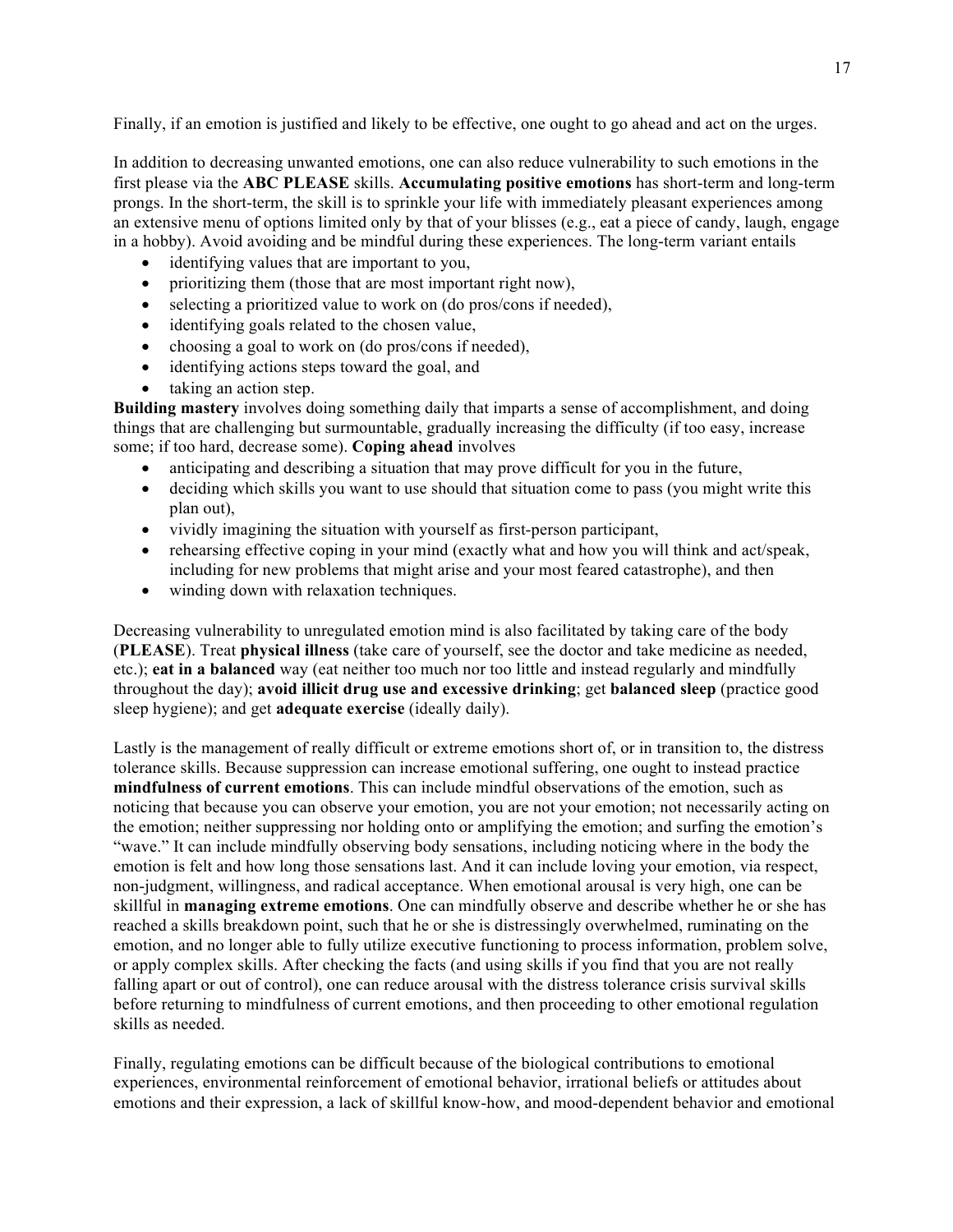overload. Some **troubleshooting** can be helpful here. For biological sensitivity, the PLEASE skills can be applied. If your environment is reinforcing poorly regulated emotionality, in light of the function of emotions, one can do a pros/cons, seek new reinforces, and utilize interpersonal effectiveness skills including self-validation. When the interference comes from thoughts, one can check the facts, dialectically challenge myths, and practice mindful non-judgment. For a lack of skill knowledge, you can review skills or else get assistance from someone with such knowledge. If moodiness is interfering with application of emotional regulation skills, one can do pros/cons and practice reality acceptance and certain mindfulness skills (participation, effectiveness). If you feel emotionally overwhelmed, you can use mindfulness of current emotions, TIPP skills, and problem solving as needed.

|                                                                              | Doing     | Will Do        |
|------------------------------------------------------------------------------|-----------|----------------|
| <b>Self-Care Skills</b>                                                      | (observe/ | (willingness/  |
|                                                                              | describe) | effectiveness) |
| <b>Understand and name emotions:</b>                                         |           |                |
| Observe bodily sensations.                                                   |           |                |
| <b>Check the facts:</b>                                                      |           |                |
| Evaluate what truly maintains your overworking/impedes you<br>$\bullet$      |           |                |
| engaging in self-care escapes.                                               |           |                |
| Use observation, disclosure to social supports, and discipline-<br>$\bullet$ |           |                |
| specific self-report measures of irrational thinking to monitor your         |           |                |
| work-related thinking.                                                       |           |                |
| Counteract catastrophizing: ask whether something really<br>$\circ$          |           |                |
| occurred, what are the probabilities, and what is the worst                  |           |                |
| that could happen?                                                           |           |                |
| Counteract judgmental thinking (e.g., "I must," "I<br>$\circ$                |           |                |
| should"), including that good psychologists must be                          |           |                |
| liked by all of their clients; clients should work as hard as                |           |                |
| you; you should be able to be effective with all clients;                    |           |                |
| and you should not experience emotional difficulties                         |           |                |
| because you are a psychologist.                                              |           |                |
| Counteract non-dialectical thinking:<br>$\circ$                              |           |                |
| Consider alternative possibilities/ explanations to                          |           |                |
| assumed personal causality for client events.                                |           |                |
| Recast success as a process and along a<br>٠                                 |           |                |
| continuum; there are instrumental successes (e.g.,                           |           |                |
| psychologist effort, clients' partial progress), not                         |           |                |
| just ultimate success (complete symptom                                      |           |                |
| remission).                                                                  |           |                |
| Reflect on failures/successes in a balanced<br>٠                             |           |                |
| fashion, distinguish failed cases from personal                              |           |                |
| failure, and accept your inevitable professional<br>limitations.             |           |                |
| Counteract unrelenting standards: that you are<br>٠                          |           |                |
| expected or need to take on more work than you                               |           |                |
| do, that you must be perfect (compare yourself to                            |           |                |
| similarly situated peers, not authorities), or that                          |           |                |
| your self-care regimen need be unrealistic.                                  |           |                |
| Recall the dialectic of caring vs. challenging.                              |           |                |
| Act opposite:                                                                |           |                |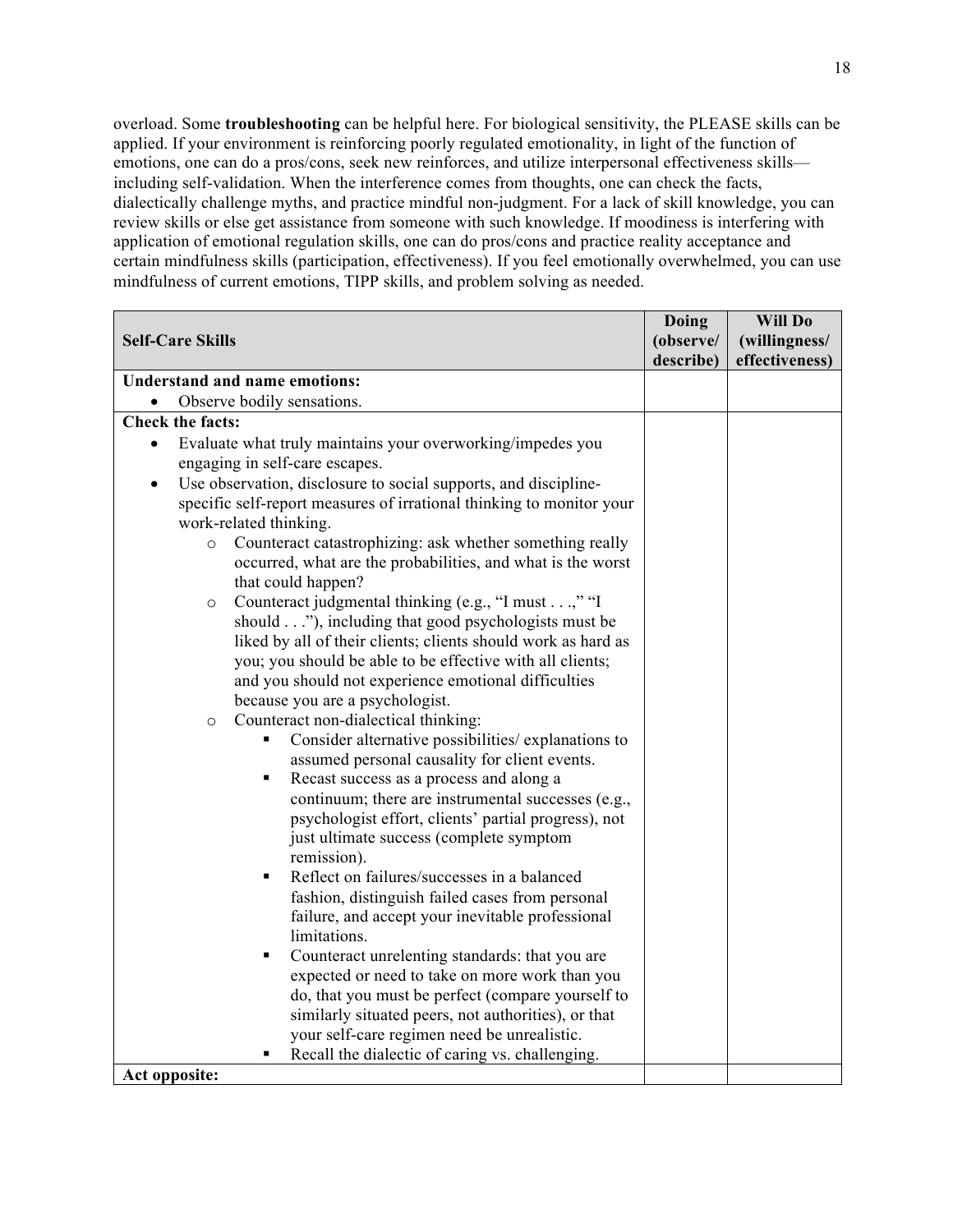| $\bullet$ | Consider the relevance of other skills for this practice, and vice            |  |
|-----------|-------------------------------------------------------------------------------|--|
|           | versa (e.g., getting what you want interpersonally, checking the              |  |
|           | facts, validation).                                                           |  |
|           | Problem solve:                                                                |  |
| $\bullet$ | Consider the relevance of this skill for other areas (e.g.,                   |  |
|           | regulating the environment).                                                  |  |
|           | Accumulate positive emotions-short term:                                      |  |
| ٠         | Rate activities in your personal and professional schedules as to             |  |
|           | pleasure.                                                                     |  |
|           | Regularly engage in a hobby (reading, crafts, gardening,                      |  |
|           | watchmaking, etc.).                                                           |  |
|           | Be humorous/seek humor.                                                       |  |
|           | Schedule gratitude exercises.                                                 |  |
|           | Stress-relax your muscles (progressive muscle relaxation,<br>massage, etc.).  |  |
|           | Relax or contact friends/family during breaks.                                |  |
|           | Get together with colleagues at work (and at breaks/escapes).                 |  |
|           | At work, arrange for contact/touch with comforting object.                    |  |
|           | In your personal life, seek comforting human contact/touch,                   |  |
|           | including sexual gratification.                                               |  |
|           | Recall successful therapy cases.                                              |  |
|           | Vary your daily professional and personal activities.                         |  |
|           | Keep a weekly day of respite.                                                 |  |
|           | Regularly play away from work (renewed or new exciting                        |  |
|           | adventures).                                                                  |  |
|           | Limit exposure to upsetting imagery/media.                                    |  |
|           | Accumulate positive emotions-long term:                                       |  |
| $\bullet$ | Rate activities in your personal and professional schedules as to             |  |
|           | meaningfulness.                                                               |  |
| $\bullet$ | Visualize your valued possible future professional selves; take               |  |
|           | actions steps toward them.                                                    |  |
| $\bullet$ | Identify/generate and return to your personal/life mission (what it           |  |
|           | will say on your tombstone) for prioritization/focus.                         |  |
| $\bullet$ | Take trips, vacations, personal retreats, sabbaticals (be "off the<br>grid"). |  |
|           | <b>Build mastery:</b>                                                         |  |
|           | Rate activities in your personal and professional schedules as to             |  |
|           | mastery.                                                                      |  |
| $\bullet$ | Include some "rosy prognoses" or "errorless learning"/positive                |  |
|           | psychology activities.                                                        |  |
|           | Cope ahead with emotional situations:                                         |  |
|           | Remind yourself of reality: practice is frequently                            |  |
|           | demanding/tiring.                                                             |  |
| $\bullet$ | Work near but under your max so that a reserve remains for the                |  |
|           | unexpected (work emergencies, personal demands, self-care                     |  |
|           | needs).                                                                       |  |
| $\bullet$ | Address your own limitations/needs rather than feigning<br>omnipotence.       |  |
|           | Protect against different types of burnout.                                   |  |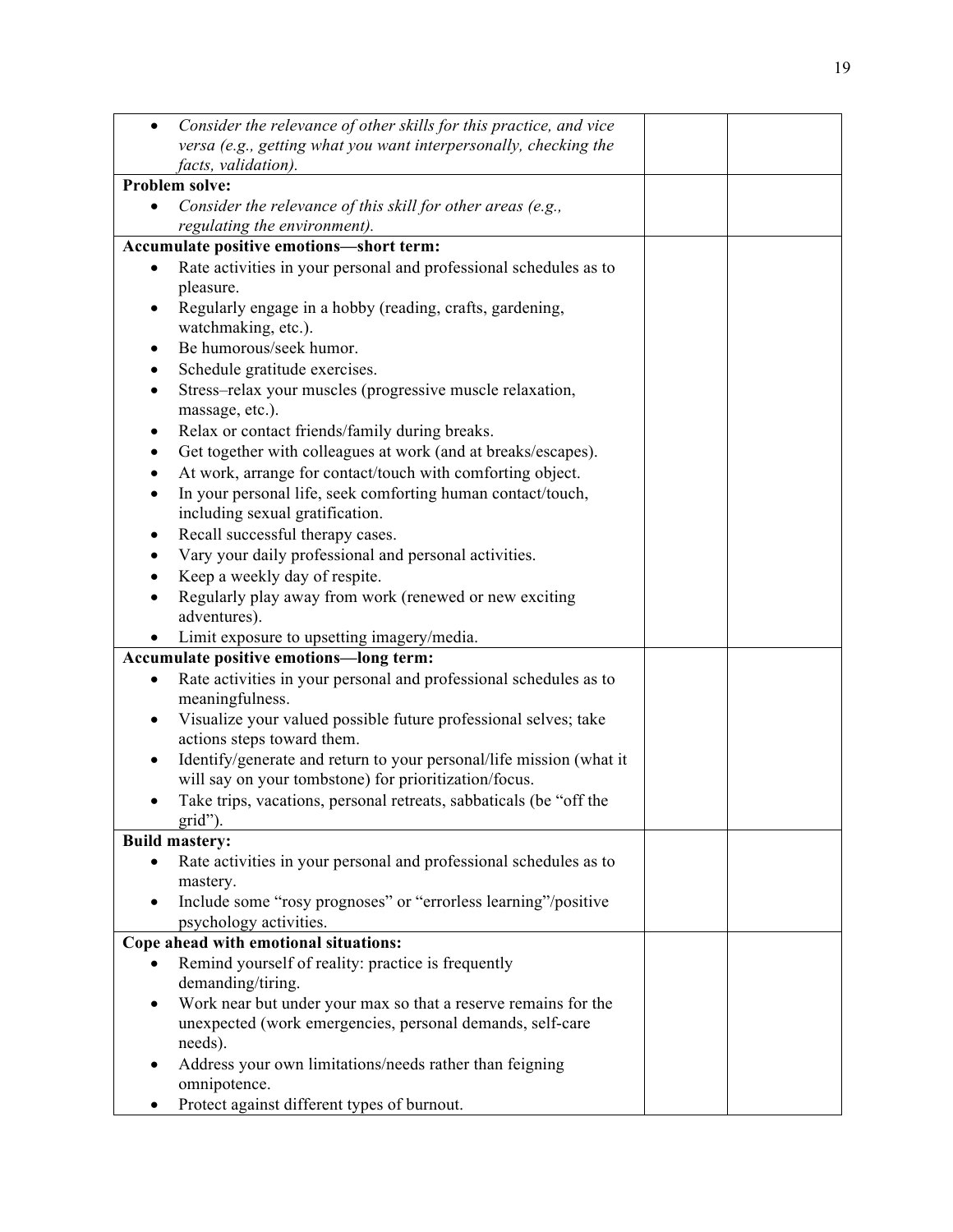| $\bullet$                                  | Commiserate with colleagues about the universality of practice's                                              |  |  |
|--------------------------------------------|---------------------------------------------------------------------------------------------------------------|--|--|
|                                            | stressors.                                                                                                    |  |  |
|                                            | Utilize a team approach for high-stress/-risk practice.                                                       |  |  |
| $\bullet$                                  | Know the data about areas of practice with high risk for ethical<br>complaints or malpractice lawsuits.       |  |  |
|                                            | Let go of wishful thinking and self-blame about self-care; instead                                            |  |  |
|                                            | execute a contract with yourself to be action-oriented and chart                                              |  |  |
|                                            | your progress.                                                                                                |  |  |
| Care for the mind via tending to the body: |                                                                                                               |  |  |
| ٠                                          | Do not forget about this self-care modality.                                                                  |  |  |
| $\bullet$                                  | Practice balanced eating/hydration.                                                                           |  |  |
|                                            | Monitor/get balanced sleep.                                                                                   |  |  |
|                                            | Balance the heavily mental work: get adequate (regular) exercise;                                             |  |  |
|                                            | move around more; engage in physical activities with clear                                                    |  |  |
|                                            | outcomes (e.g., yard work).                                                                                   |  |  |
| <b>Mindfulness of current emotions:</b>    |                                                                                                               |  |  |
|                                            | Refer to mindfulness and understanding and naming emotions                                                    |  |  |
|                                            | suggestions.                                                                                                  |  |  |
| <b>Managing extreme emotions:</b>          |                                                                                                               |  |  |
|                                            | Refer to mindfulness, check the facts, and distress tolerance                                                 |  |  |
|                                            | suggestions.                                                                                                  |  |  |
| Troubleshooting emotional regulation:      |                                                                                                               |  |  |
| $\bullet$                                  | Tailor self-care skills to an analysis of the different personal,                                             |  |  |
|                                            | environmental, and contextual/interactive stressors that you                                                  |  |  |
|                                            | encounter.                                                                                                    |  |  |
| ٠                                          | Reflect on the culmination of all of your client terminations.                                                |  |  |
| $\bullet$                                  | Handle significant stressful life events, including by soliciting                                             |  |  |
|                                            | advice from more senior colleagues.                                                                           |  |  |
| $\bullet$                                  | Discuss your professional/personal commitments with social                                                    |  |  |
|                                            | supports.                                                                                                     |  |  |
| $\bullet$                                  | Identify negative effects on you and your loved ones by discussing<br>work stressors and soliciting feedback. |  |  |
| $\bullet$                                  | Solicit friends/family to prompt you when you are too much in                                                 |  |  |
|                                            | rational mind without enough irreverence (spontaneous, genuine).                                              |  |  |